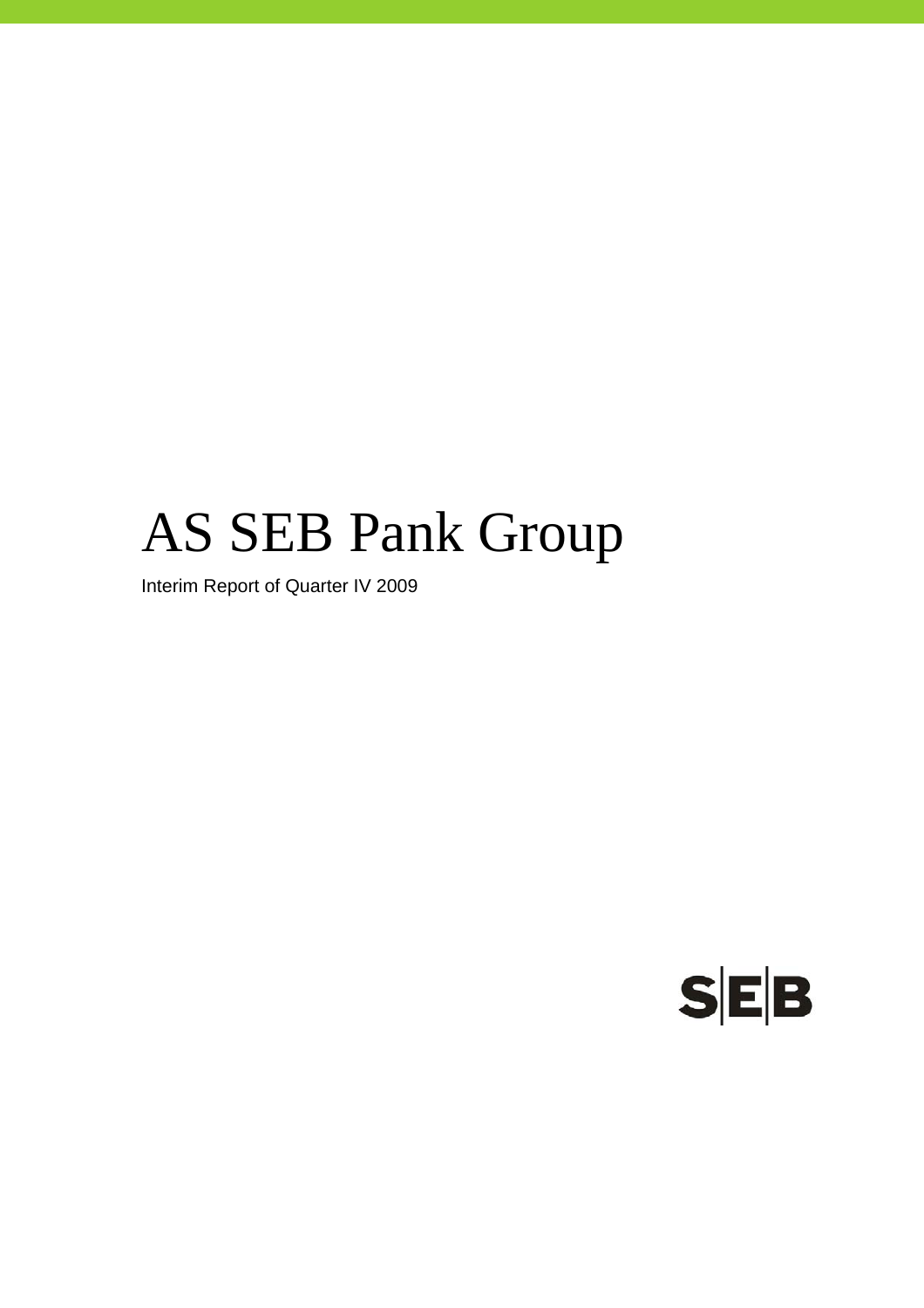### **Contents** p.

|      | Statement of the Management Board Statement of the Statement of the Management of the Management Board                                            | 2                       |
|------|---------------------------------------------------------------------------------------------------------------------------------------------------|-------------------------|
| I.   |                                                                                                                                                   | $\overline{3}$          |
| 1.   |                                                                                                                                                   | $\overline{\mathbf{3}}$ |
| 2.   |                                                                                                                                                   | 3                       |
| II.  | <b>Management Report_</b><br><u> 1989 - Johann John Stein, markin film yn y brenin y brenin y brenin y brenin y brenin y brenin y brenin y br</u> | 4                       |
| 1.   | Credit institution's group as defined in Credit Institutions Law                                                                                  | $\overline{4}$          |
| 1.1. |                                                                                                                                                   | $\overline{4}$          |
| 2.   |                                                                                                                                                   | 5                       |
| 3.   |                                                                                                                                                   | 6                       |
| 4.   |                                                                                                                                                   | 9                       |
| 5.   |                                                                                                                                                   | 11                      |
| 6.   |                                                                                                                                                   | 11                      |
| III. |                                                                                                                                                   |                         |
| 1.   |                                                                                                                                                   |                         |
| 2.   |                                                                                                                                                   |                         |
| 3.   | Consolidated statement of comprehensive income__________________________________                                                                  | 14                      |
| 4.   |                                                                                                                                                   |                         |
| 5.   |                                                                                                                                                   |                         |
| 6.   |                                                                                                                                                   |                         |
|      |                                                                                                                                                   | 18                      |
|      |                                                                                                                                                   |                         |
|      | Note 3 Concentration of financial assets and liabilities by economic sector___________________________________20                                  |                         |
|      | $\overline{\phantom{a}22}$<br>Note 4 Overdue                                                                                                      |                         |
|      |                                                                                                                                                   |                         |
|      |                                                                                                                                                   |                         |
|      |                                                                                                                                                   | 22                      |
|      |                                                                                                                                                   | 23                      |
|      |                                                                                                                                                   |                         |
|      |                                                                                                                                                   |                         |
|      |                                                                                                                                                   |                         |
|      |                                                                                                                                                   | 25                      |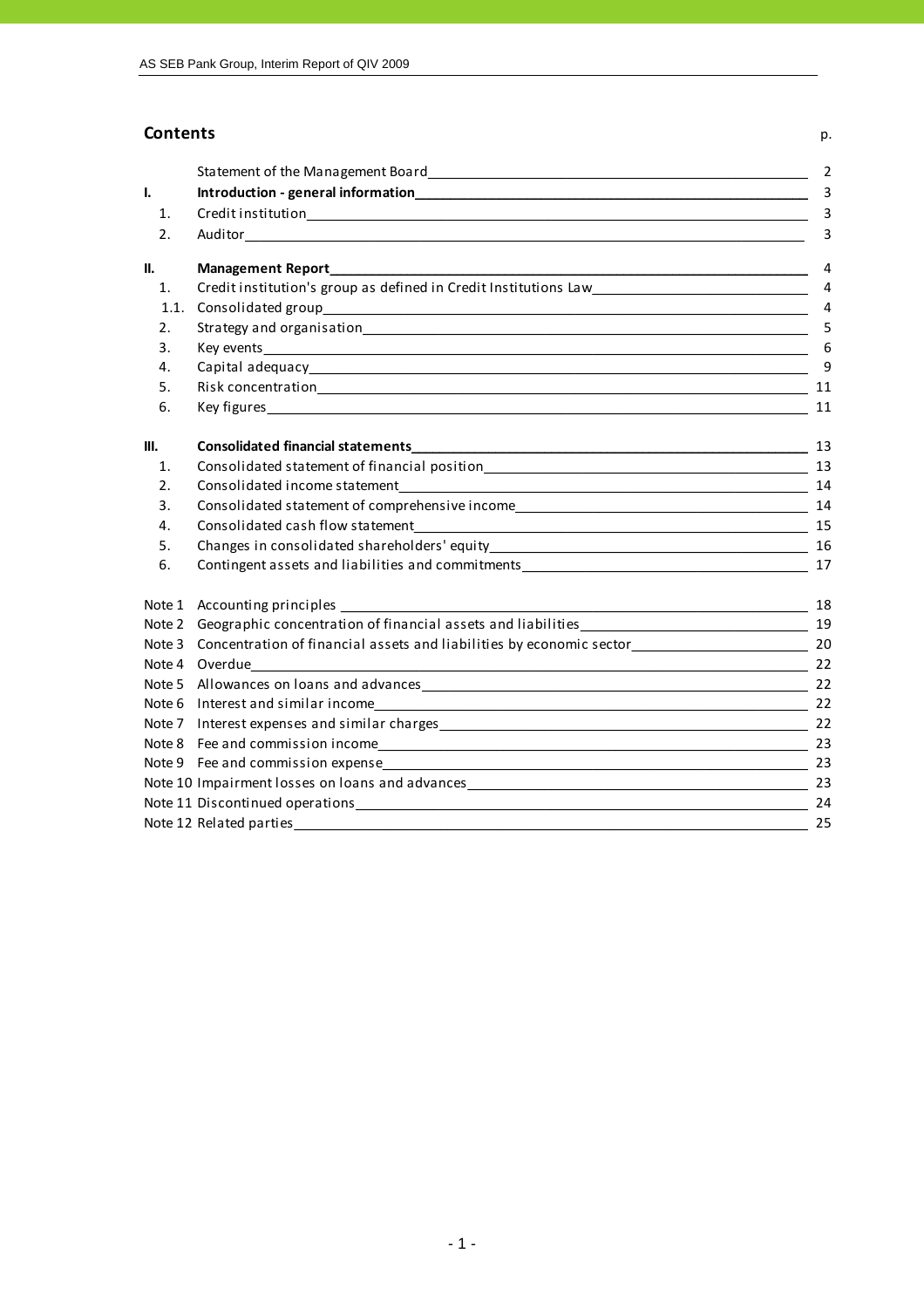# **Statement of the Management Board**

Management Board of AS SEB Pank is on an opinion that the Interim Report of Quarter IV 2009 consists of the following parts and reports:

 Introduction – general information Management Report Consolidated Financial Statements **Notes** 

The financial and other additional information published in the Interim Report of Quarter IV 2009 is true and complete. Consolidated financial statements give a true and fair view of the actual financial position, results of operations and cash flows of the group.

Consolidated financial statements have been compiled in accordance with the International Accounting Standard IAS 34 "Interim financial reporting" and in conformity with the requirements of Eesti Pank for publishing information. AS SEB Pank and subsidiaries of the consolidated group are assumed to be going concern.

Consolidated financial statements for the Quarter IV 2009 are not audited.

Riho Unt Chairman of the Management Board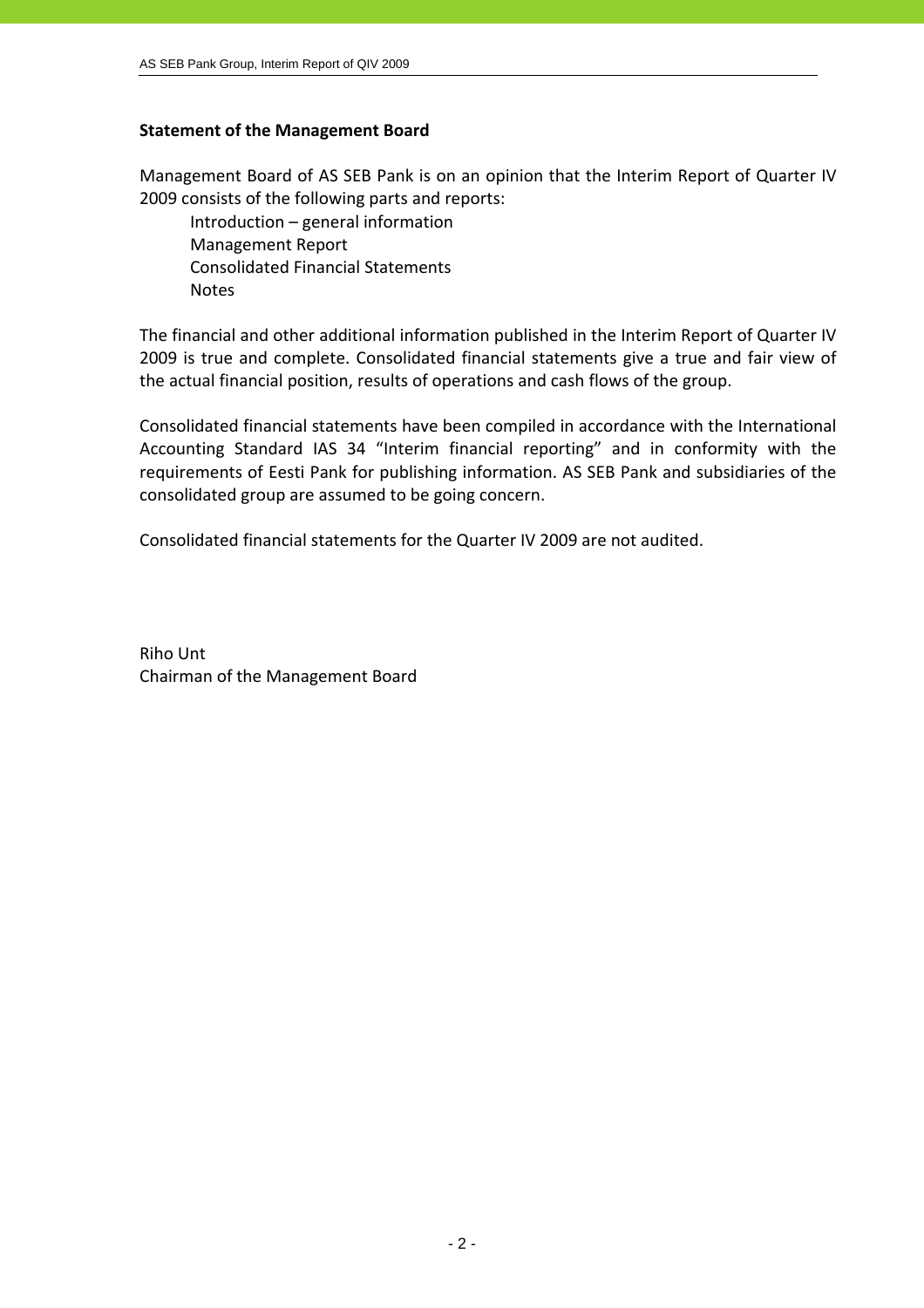# **I. Introduction ‐ general information**

# **1. Credit institution**

Company name AS SEB Pank Registry date 08.12.1995 Phone  $+3726655100$ Fax +372 6 655 102 SWIFT EEUHEE2X e-mail info@seb.ee Internet homepage http://www.seb.ee

# **2. Auditor**

Registry code 10142876

Reporting date 31.12.2009

Address Tornimäe Str. 2, Tallinn 15010, Estonia Registered in Republic of Estonia Registry code 10004252 (Estonian Commercial Register)

Audit company **AS PricewaterhouseCoopers** Address **Pärnu Str. 15, 10141 Tallinn, Estonia** 

Reporting period 01.01.2009 ‐ 31.12.2009 Reporting currency Estonian kroon (EEK), millions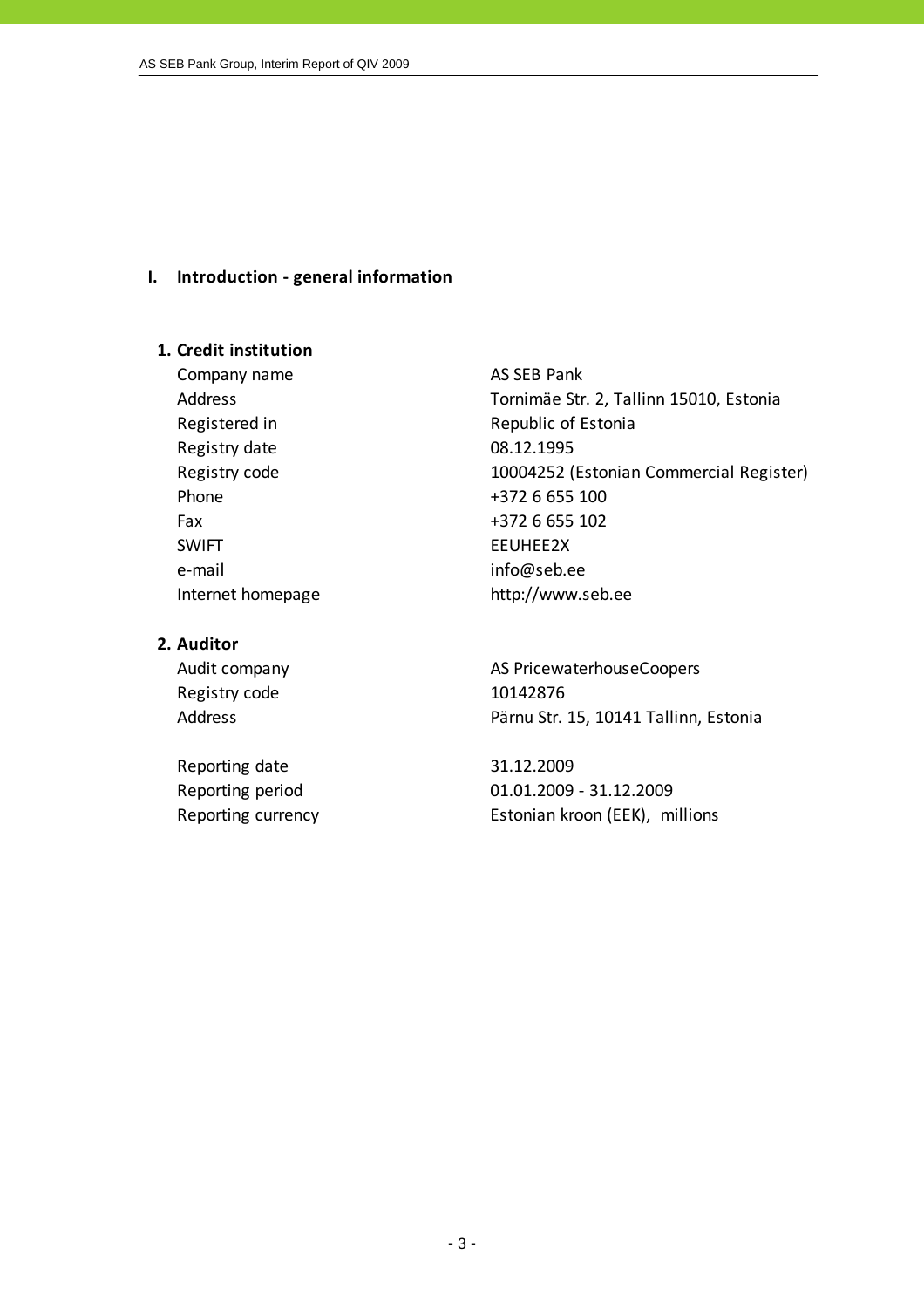# **II. Management Report**

# **1. Credit institution's group as defined in Credit Institutions Law**

# **1.1. Consolidated group**

| Company name                          | Registtry<br>code | Reg.date | <b>Address</b>        | Activity                                            | <b>Holding</b><br>(%)<br>*** | At an<br>acqui-<br>sition cost<br>(EEK mio) |
|---------------------------------------|-------------------|----------|-----------------------|-----------------------------------------------------|------------------------------|---------------------------------------------|
| AS SEB Liising                        | 10281767          | 03.10.97 | Tallinn, Tornimäe 2   | Leasing                                             | 100.0%                       | 23.4                                        |
| AS SEB Kindlustusmaakler*             | 10723587          | 16.01.01 | Tallinn, Tornimäe 2   | Insurance brokerage                                 | 100.0%                       | $\overline{\phantom{0}}$                    |
| AS Rentacar*                          | 10303546          | 20.10.97 | Haapsalu, Karja 27    | Leasing                                             | 100.0%                       |                                             |
| AS SEB Varahaldus                     | 10035169          | 22.05.96 | Tallinn, Tornimäe 2   | Asset management                                    | 100.0%                       | 42.5                                        |
| AS SEB Elu- ja Pensionikindlustus**** | 10525330          | 21.01.99 | Tallinn, Tornimäe 2   | Life and pension insurance                          | 100.0%                       | 30.0                                        |
| AS Bangalo                            | 10088272          | 18.10.96 | Tallinn, Tornimäe 2   | Rental of computers                                 | 100.0%                       | 5.0                                         |
| AS SEB Enskilda                       | 11354037          | 16.02.07 | Tallinn. Tornimäe 2   | Financial consulting                                | 100.0%                       | 11.5                                        |
| OÜ Estectus****                       | 10141919          | 23.04.97 | Tallinn, Tornimäe 2   | Real estate                                         | 100.0%                       | 26.2                                        |
| SEB IT Partner Estonia OÜ**           | 10002566          | 20.11.95 | Tallinn. Liimi 1B     | IT consulting, programming                          | 35.0%                        | 0.3                                         |
| AS Sertifits eerimiskes kus**         | 10747013          | 27.03.01 | Tallinn, Pärnu mnt 12 | Data communication services                         | 25.0%                        | 15.0                                        |
| OÜ TietoEnator Support **             | 11065244          | 30.08.04 |                       | Tallinn, Roosikrantsi 11 IT consulting, programming | 20.0%                        | 0.6                                         |
|                                       |                   |          |                       |                                                     |                              | 154.5                                       |

All enterprises are registered in Estonian Commercial Register.

Parent company of the Group is AS SEB Pank, its activity is banking (information on page 3).

\* Consolidated subsidiaries of AS SEB Liising

\*\* Associates

\*\*\* For all investments the percentage of holding equals to both, the holding from the number of shares as well as from the number of votes.

\*\*\*\* Investments to be disposed in 2010.

The "consolidated group" in the meaning of Credit Institutions Law in Estonia and the "Group" for IFRS consolidation purposes are identical.

Non‐profit association SEB Heategevusfond is an association, not belonging to the consolidation group, registered on 06.01.2006. The founders of the association are AS SEB Pank and AS SEB Elu- ja Pensionikindlustus. The association is aimed at raising and distributing funds for charitable cause to organisations, dealing with children, who have been deprived of parental care. Upon dissolution of the association, the assets remaining after satisfaction of the claims of creditors shall be transferred to a non‐profit association or foundation with similar objectives, entered to the list of associations subject to income tax incentive of the Government of the Republic, or a legal person in public law, state or local government.

Non‐profit association Spordiklubi United is an association, not belonging to the consolidation group, which started activitiy from September 2008. The association is founded by AS SEB Pank. The association is aimed at organising on hobby and competition level sport events and organising promotions for advertising of own and supporter´s activities. Upon dissolution of the association, the assets shall be transferred to a non‐profit association, foundation or other persons filling the objectives by articles in public interests.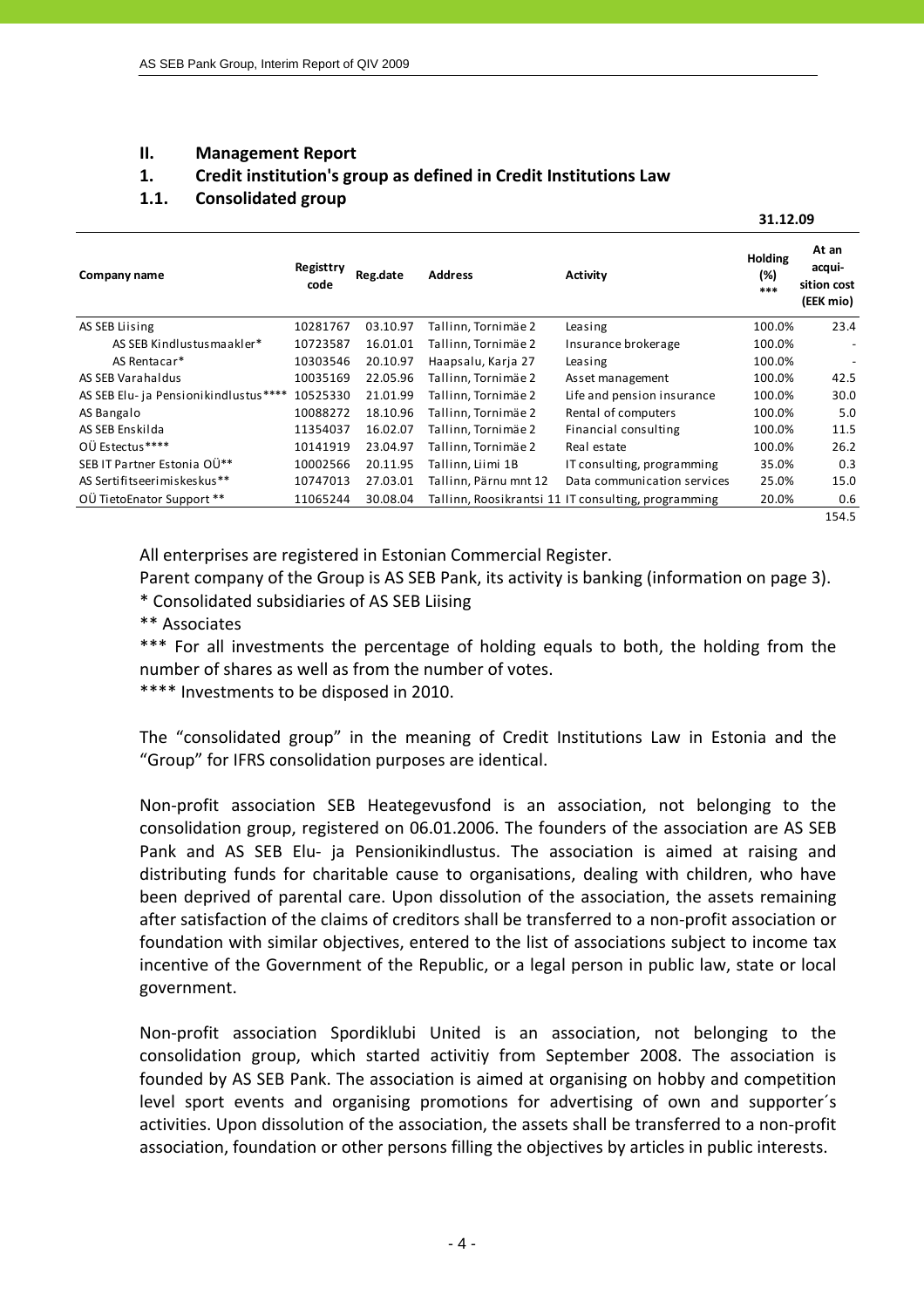Changes in the consolidated group during the accounting period and plans for year 2010 In January 2009 investment in AS Bangalo was decreased by 42.0 EEK mio as a result of distribution to shareholder (AS SEB Pank).

The name of OÜ Strongler was changed to OÜ Estectus in February 2009.

In December 2009 decisions are made to sell AS SEB Elu‐ ja Pensionikindlustus and OÜ Estectus to related parties within SEB Group.

The SEB Group's life insurance company SEB Trygg Liv Holding AB is the new owner of AS SEB Elu- ja Pensionikindlustus from 28 January 2010. The change does not concern the clients of AS SEB Elu‐ ja Pensionikindlustus as the company's name, contracts and services remain the same: this is an internal change where life insurance companies in different countries will become legally owned by the life insurance company of the SEB Group.

No such events or trends have occurred by the time of publishing the report, which would affect the strategy of the group in 2010.

# **2. Strategy and organisation**

SEB Pank Group, a member of SEB Group, is an Estonian financial group that serves private individuals, companies and the public sector. The bank is a universal bank that offers its customers a wide range of financial services.

SEB was founded in 1856 and is now one of Northern Europe's leading financial Groups for corporate customers, institutions and private individuals with 600 branch offices in Sweden, Germany, the Baltic States, Poland, Russia and Ukraine. SEB Group customers include around 2,500 large companies and institutions, 400,000 small and medium‐sized companies as well as 5 million private individuals.

SEB Pank Group brings the vision of the SEB Group, which is to be the leading bank in Northern Europe based on entrepreneurship, an international presence and long‐term relationships, to life in Estonia. We promise our customers a rewarding relationship and keep this promise by always taking an innovative approach.

SEB Pank Group is a leading universal bank in Estonia. We are leading within a number of areas including cash management, asset management and life insurance. AS SEB Pank acts as a Centre of Excellence within the SEB Group for asset management activities concerning Eastern Europe.

More than 812,500 customers of SEB Pank Group are served by 1,444 employees. The customers are served through many different channels such as 54 branch offices, 226 on‐ line post offices, 350 ATMs, 6,191 POS‐terminals. There are more than 500,000 debit and credit cards issued by AS SEB Pank in use. In addition, over 71% of our customers use our U‐ Net and U‐Net Business services.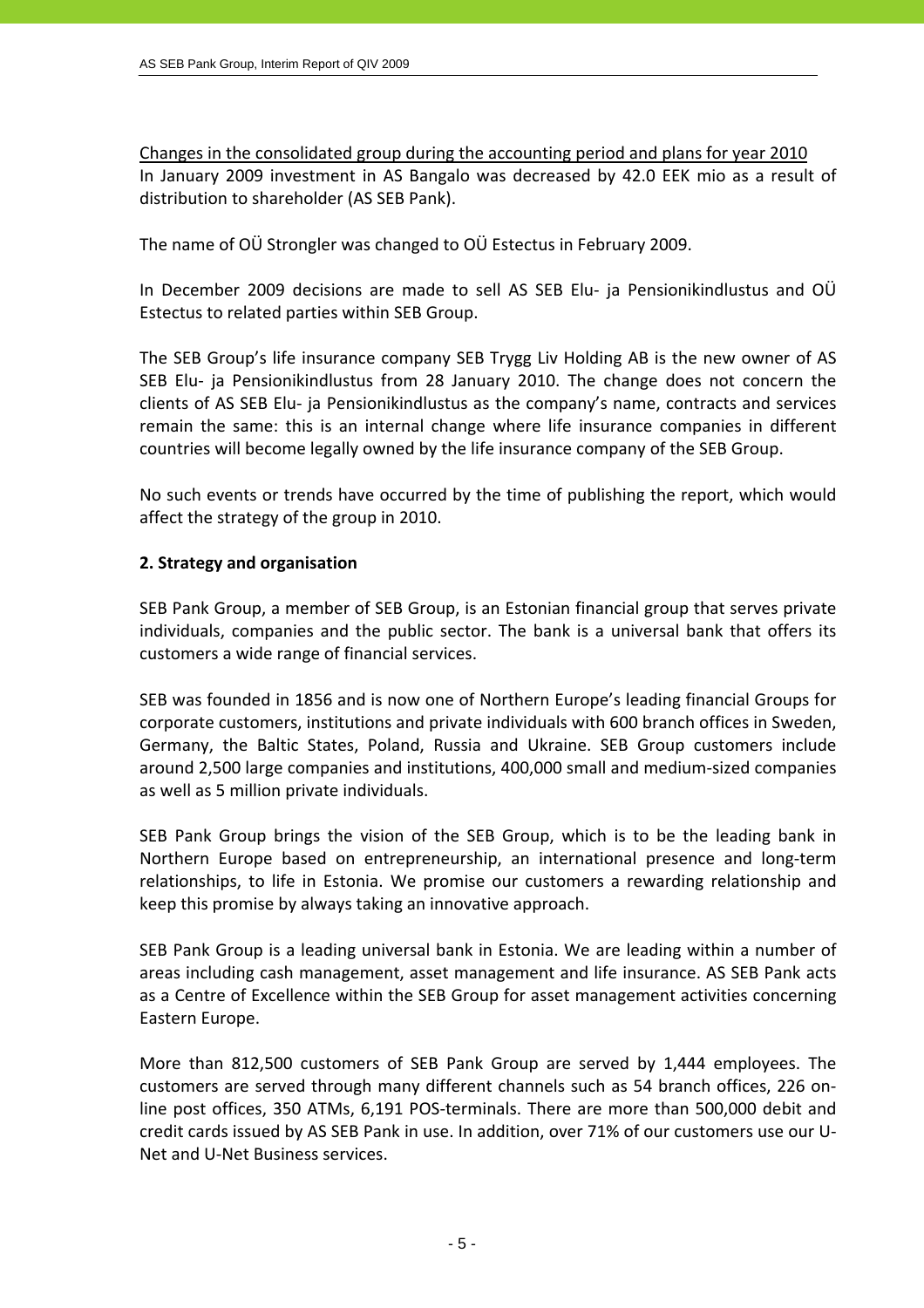Customer surveys during 2009 showed that we continue to have very satisfied customers. This is a key strength of our group, a strength that we are determined to maintain.

AS SEB Pank is 100% owned by Scandinaviska Enskilda Banken (SEB AB), which is a financial group with a remarkable history of business. We receive a lot of support from our parent company and SEB group companies in providing our customers with even better services. In many product/service areas our owner is the strongest bank in the Nordic arena – expertise that we can draw on to serve our customers. In addition, we receive strong support in controlling and managing our risks – something that is especially important given changed economic environment in Estonia but also in our region.

# **3. Highlights**

# Efficiency and development

In 2008 AS SEB Pank launched package‐based products for private individuals. In terms of pricing the more relevant banking products are free of charge for clients and there is just one fixed monthly fee instead of various bank charges. The packages have proven to be very popular and AS SEB Pank has attracted a number of new active customers. Due to package‐based pricing AS SEB Pank is outperforming competitors in everyday banking area with increasing market share in debit cards and demand deposits. SEB Packages won the title of the Most Innovative Marketing Deed awarded within the framework of the Year of Innovation in 2009.

Due to difficult economic situation the state suspended its contributions to the second pension pillar system from 1 June 2009. Clients were able to continue making contributions to their second pension pillar funds voluntarily for the period starting 1 January 2010. SEB clients have been very active in continuation, 47% of all clients decided to continue payments voluntarily; with that SEB increased its market share in pension second pillar product clients in 2010 to 35%, in 2009 it was 29%.

Starting from 28 July 2009, new companies will be able to open start‐up accounts in SEB over the Internet – a service they would previously have had to visit a branch of the bank to use.

In 2009 the state started paying out pensions through bank accounts instead of the branch networks of post‐offices like before. The transfer to the new system was smooth and the senior clients of AS SEB Pank have quickly adopted to use modern banking channels.

SEB Enskilda advised TeliaSonera in a public cash offer for 40% of shares in AS Eesti Telekom that it did not yet own. Launched in September 2009, the 5.1bn EEK voluntary offer was by far the largest transaction in the Baltics in 2009.

SEB Enskilda advised SEB in the sale of minority holdings in Tallinn and Vilnius stock exchanges. In line with the initiative to revitalise Baltic equity markets, Nasdaq OMX approached SEB in spring 2009 with a proposal to acquire SEB's holdings in both stock exchange companies. SEB Enskilda assisted SEB in the negotiations, resulting in the transactions executed in October 2009.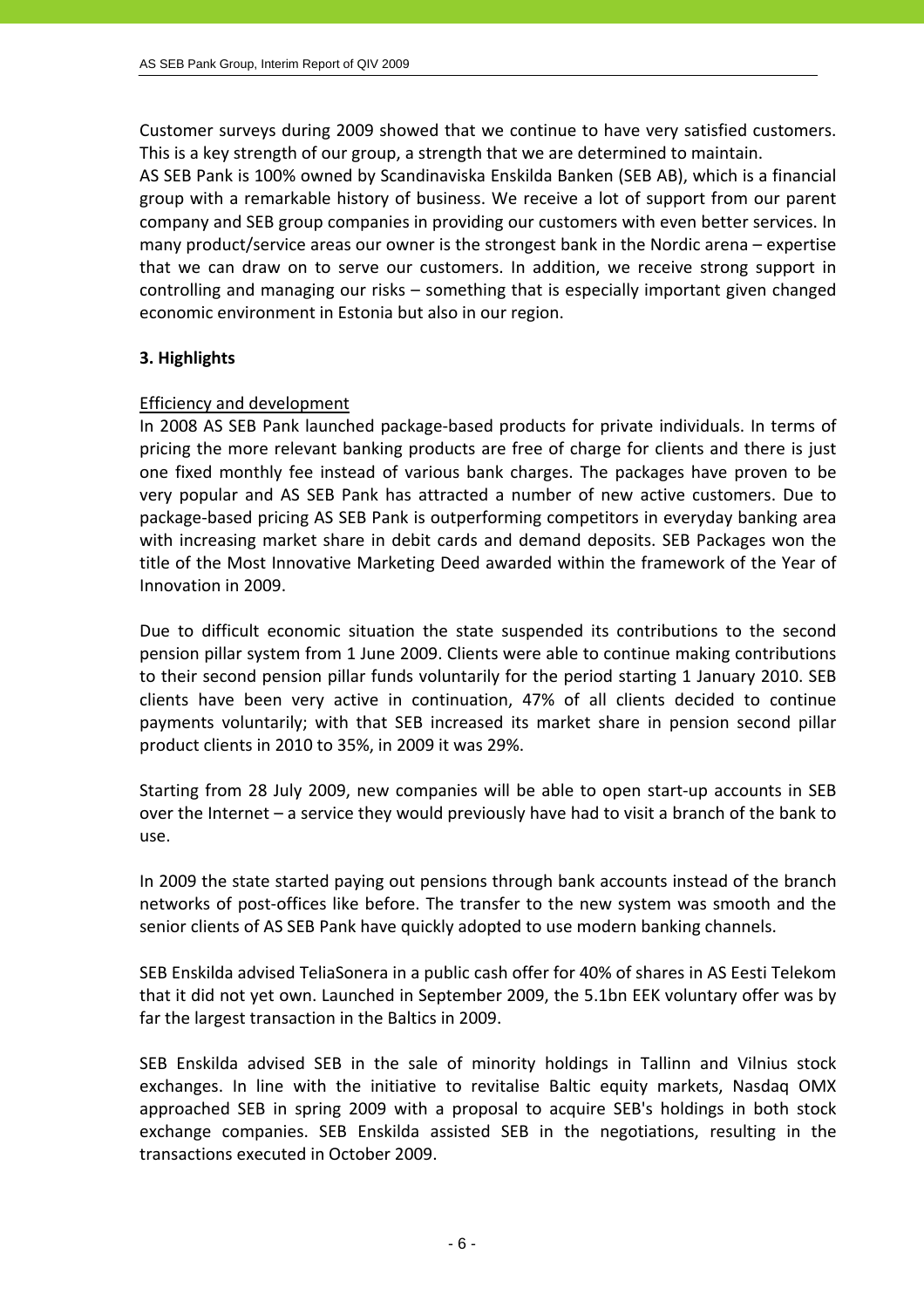In September 2009 AS SEB Pank and Eesti Gaas signed a loan agreement for 580 EEK mio. AS SEB Pank will be financing the purchase of winter gas by Eesti Gaas from Gazprom with a loan to the value of 37 EUR mio.

Together with other major banks AS SEB Pank signed 207 EUR mio syndicate loan agreement with new Estonian transmission system operator Elering OÜ in December 2009.

Number of international companies selected AS SEB Pank as their cash management partner in the Baltic States. In addition to key clients, AS SEB Pank also started offering cash management consultations to SMEs.

# Organisation

In 2009 SEB organised the majority of its activities in Estonia, Latvia and Lithuania into a separate division - SEB Baltic. Martin Johansson, previously Head of Client Relationship Management in the Merchant Banking division in Sweden, is now responsible for the division. Responsibility for the Baltic operations was previously within the Retail Banking division.

In November 2009 SEB made changes in AS SEB Pank Supervisory Board. As of 18 November 2009 the members of the Supervisory Board of AS SEB Pank comprises:

- Martin Johansson, Head of Baltic Division, SEB Group;
- Stefan Stignäs, Head of Corporates and Institutions of Baltic Division, SEB Group;
- Mark Payne, Chief Financial Officer of Baltic Division, SEB Group;
- Stefan Davill, Head of Support Units of Baltic Division, SEB Group;
- Anders Arozin, Head of Baltic Development and Integration, SEB Group.

Chairman of the Management Board of AS SEB Pank Ahti Asmann started managing the Ukrainian bank of SEB from 1 January 2010. Riho Unt, member of the Bank's Management Board and Head of Retail Banking and Technology Area, will be the acting chairman of the Management Board of AS SEB Pank until the appointment of the new chairman.

From 28 September 2009 Allan Parik is a member of the Management Board of AS SEB Pank and the manager of the Corporates & Institutions Area of the bank. Allan Parik has longterm experience in banking and management. He started working in the bank in 1995. In 1997, he became the head of the Corporations Department. In 2000, he was the manager of the Corporate Banking Division and he has worked as the deputy manager of the Corporates & Institutions Area since 2007. The SEB Corporates & Institutions Area had for the last two years been managed by Kristoffer Lindberg, who returned to Finland where he has worked in different positions in SEB Finland since 1994.

# Customer relations and customer satisfaction

Emeafinance Magazine selected AS SEB Pank the best bank in Estonia in 2009. The international Trade Finance Magazine named SEB the best financer of foreign trade in the Nordic and Baltic region.

In the financial publication Euromoney's Awards for Excellence SEB won two awards for the Nordic and Baltic region. SEB Enskilda got for second consecutive year award for Best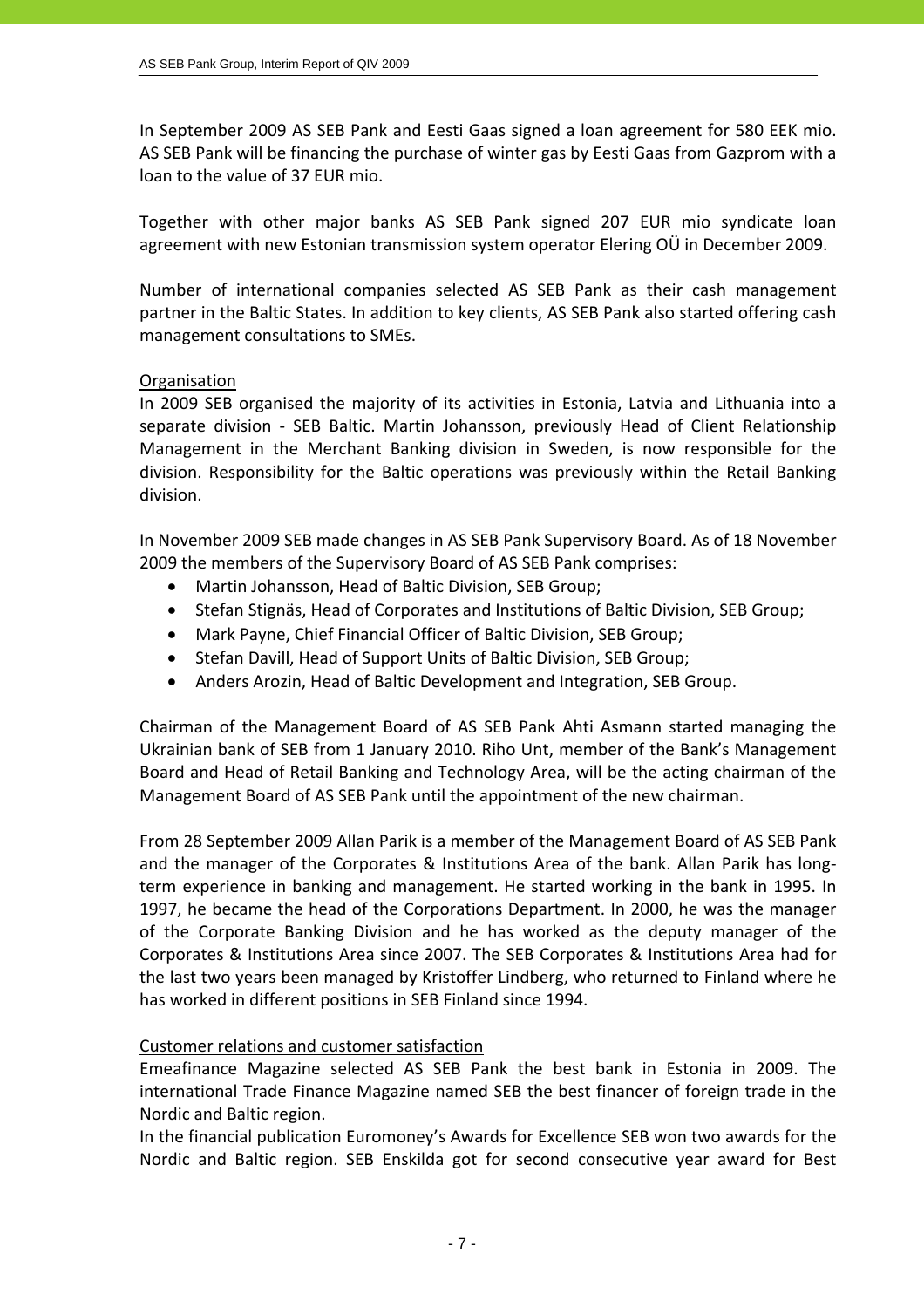Mergers & Acquisitions House for the Nordics and Baltics. SEB got for the sixth consecutive year Euromoney's award for best cash management bank in the Nordic and Baltic region.

SEB Pank Group implemented Net Promoter Score (NPS) as a customer satisfaction monitoring tool. Customer satisfaction index improved by 12% during 2009.

# Social responsibility and sponsorship

AS SEB Pank is the main sponsor of Tartu Marathon, the biggest ski marathon in Estonia. More than 5,000 skiers took part in the top skiing event of the winter in February 2009 and more than 6 million people watched the marathon on TV internationally.

AS SEB Pank and the Estonian National Opera signed an agreement in August 2009 which will see AS SEB Pank's gold sponsorship status – which it has already enjoyed for six years – extended for a further three seasons. The agreement was signed by Aivar Mäe, the new General Manager of the Estonian National Opera, and Chairman of the AS SEB Pank Management Board Ahti Asmann in the presence of Minister of Culture Laine Jänes.

In 2009 the MTÜ SEB Heategevusfond (Charity Fund) conducted several campaigns to raise money to support children without parental care. Since the foundation of the fund in 2006 almost 11 EEK mio has been raised in support of children's shelters and safe houses all over Estonia. Our aim is to provide children who have no parental care with more equal opportunities, allowing them to feel that they are on the same level as peers raised in conventional families, to be active and to broaden their horizons. The AS SEB Pank provides the fund with two million kroons in support every year. To date over 6,200 bank customers have joined us in our efforts and are making donations on a regular basis.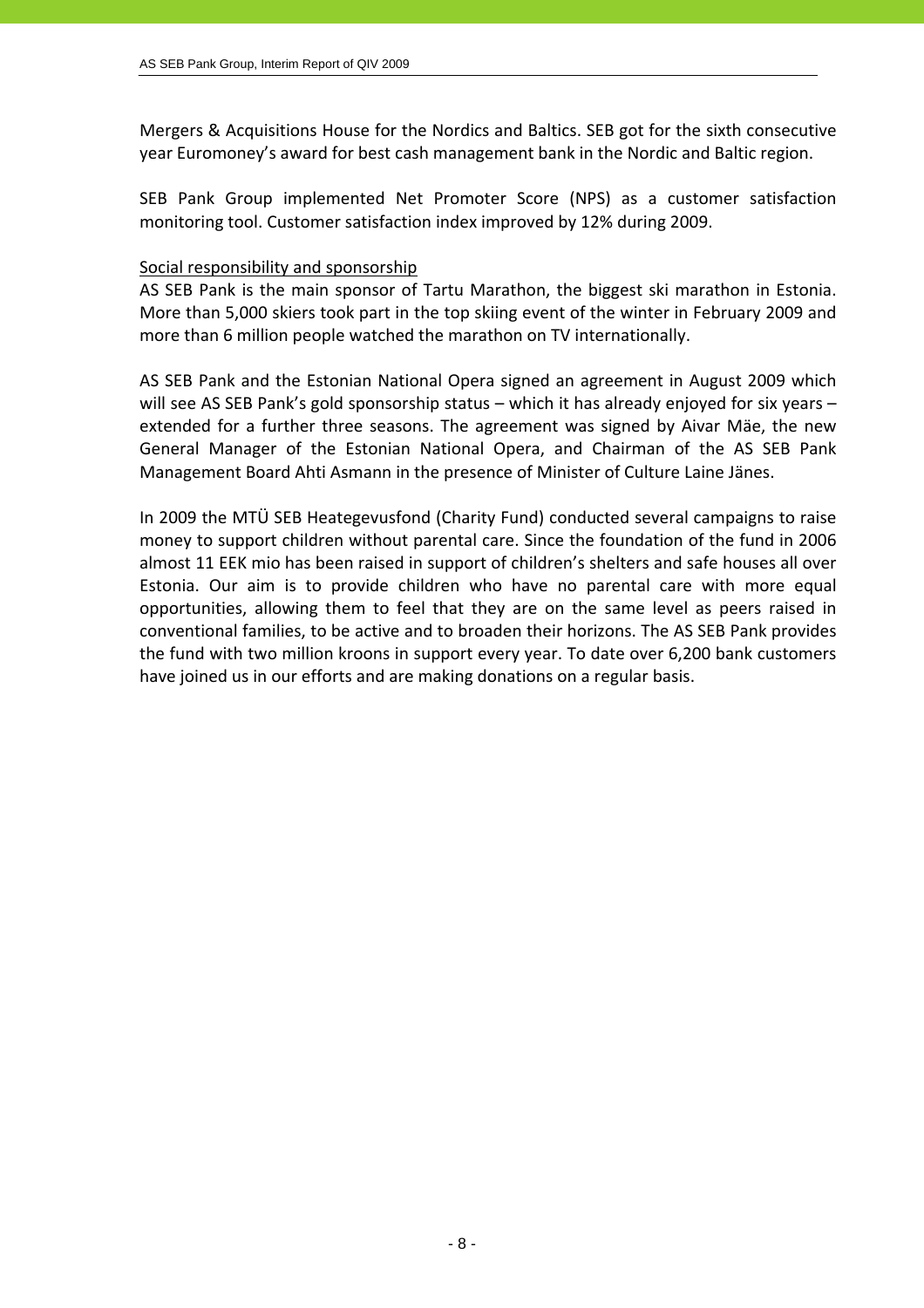# **4. Capital adequacy**

(millions of EEK)

| <b>CAPITAL BASE</b>                                                                       | 31.12.09   | 31.12.08 |
|-------------------------------------------------------------------------------------------|------------|----------|
| Paid-in share capital                                                                     | 665.6      | 665.6    |
| Premium                                                                                   | 1,346.6    | 1,346.6  |
| General banking reserves                                                                  | 306.0      | 304.9    |
| Retained earnings / loss                                                                  | 6,426.6    | 5,571.0  |
| Unrealised profit for previous periods on shares of subsidiaries and associated companies |            |          |
| (negative)                                                                                | $-3.8$     | $-3.7$   |
| Intangibles                                                                               | $-9.6$     | $-390.5$ |
| Loss for the period (group without life insurance)                                        | $-1,427.1$ | 0.0      |
| Audited profit for the period (group without life insurance)                              | 0.0        | 856.8    |
| Total primary own funds                                                                   | 7,304.3    | 8,350.7  |
| Subordinated debt                                                                         | 2,613.0    | 2,613.0  |
| Available for sale financial instruments                                                  | 2.9        | $-2.5$   |
| Unrealised part of profit on shares of subsidiaries and associated companies              | 1.7        | 1.7      |
| Allowances and adjustments exceeding expected loss                                        | 231.2      | 0.5      |
| Total supplementary own funds                                                             | 2,848.8    | 2,612.7  |
| Majority holding in other credit and financial institutions                               | 0.0        | 3.6      |
| Majority holding in insurers                                                              | 30.0       | 30.0     |
| <b>Total deductions</b>                                                                   | 30.0       | 33.6     |
| Total third level own funds                                                               |            |          |
| Primary own funds after deductions                                                        | 7,289.3    | 8,333.9  |
| Supplementary own funds included in calculation of capital adequacy                       | 2,833.8    | 2,595.9  |
| Own funds included in calculation of capital adequacy                                     | 10,123.1   | 10,929.8 |
|                                                                                           |            |          |
| <b>CAPITAL REQUIREMENTS</b>                                                               | 31.12.09   | 31.12.08 |
| Central government and central banks with standardised approach                           | 0.0        | 22.4     |
| Municipalities and regions with standardised approach                                     | 92.0       | 90.2     |
| State agencies, non-profit institutions and associations with standardised approach       | 2.1        | 2.0      |
| Retail claims with standardised approach                                                  | 223.7      | 289.2    |
| Overdue claims with standardised approach                                                 | 19.7       | 3.9      |
| Shares of investment funds with standardised approach                                     | 6.1        | 5.4      |
| Other assets with standardised approach                                                   | 52.6       | 91.3     |
| Credit institutions, investment firms and municipalities with IRB                         | 35.5       | 20.4     |
| Other companies with IRB                                                                  | 3,058.1    | 2,816.1  |
| Retail claims with IRB                                                                    | 760.3      | 715.5    |
| Total capital requirements for covering the credit risk and counterparty credit risk      | 4,250.1    | 4,056.4  |
| Capital requirement for covering interest position risk                                   | 28.9       | 19.2     |
| Capital requirement for covering equity position risk                                     | 0.5        | 0.6      |
| AMA of operational risk                                                                   | 95.5       | 145.8    |
| Capital requirements total                                                                | 4,375.0    | 4,222.0  |
| Transition period floor of own funds if using IRB                                         | 5,036.1    | 6,510.8  |
| Capital requirements for calculating capital adequacy                                     | 5,036.1    | 6,510.8  |

\*Basel II calculations are made for Group without AS SEB Elu‐ ja Pensionikindlustus (li fe insurance), holding in insurer is deducted.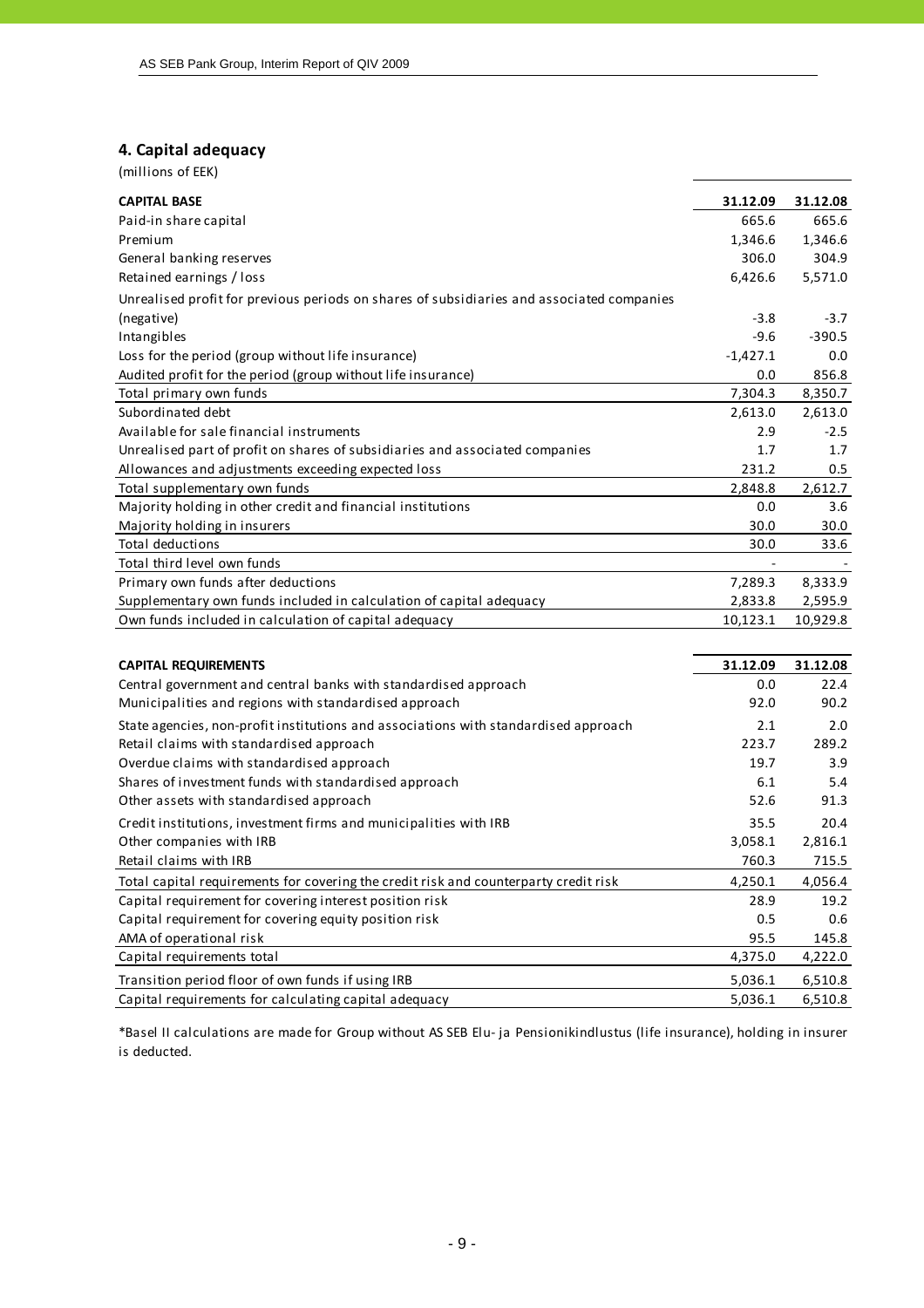#### **CAPITAL RATIOS**

|                         | ------- | -------- |
|-------------------------|---------|----------|
| Capital adequacy, %     | 20.10   | 16.79    |
| Tier 1 Capital Ratio, % | 14.47   | 12.80    |
| Tier 2 Capital Ratio, % | 5.63    | 3.99     |
|                         |         |          |

### **MEMBERS OF CONSOLIDATION GROUP, INCLUDED TO CAPITAL ADEQUACY CALCULATION**

# AS SEB Liising Group AS SEB Varahaldus AS Bangalo AS SEB Enskilda OÜ Estectus

**MEMBERS OF CONSOLIDATION GROUP, NOT INCLUDED TO CAPITAL ADEQUACY CALCULATION**

**31.12.09 31.12.08**

AS SEB Pank AS SEB Pank AS SEB Elu-ja Pensionikindlustus

In Estonia the Basel II capital adequacy rules are in effect from 1 January 2007. Basel II is capital adequacy framework which aims to converge regulative capital to the actual capital need of the bank according to its risk profile. Capital requirements for credit risk are reflecting the actual risk better than the previous rules, capital requirements for operational risk are introduced and the risk management and internal capital assessment of banks are subject to stricter scrutiny by the supervisors. In period 01.01.2008 ‐ 30.06.2008 SEB Pank Group used standard method for calculation of credit risk and market risk and base method for calculating operational risk. From July 1, 2008, after respective permissions were granted by the supervisors, SEB Pank Group started to use the internal ratings based approach for reporting of credit risk and advanced approach for reporting of operational risk under Basel II.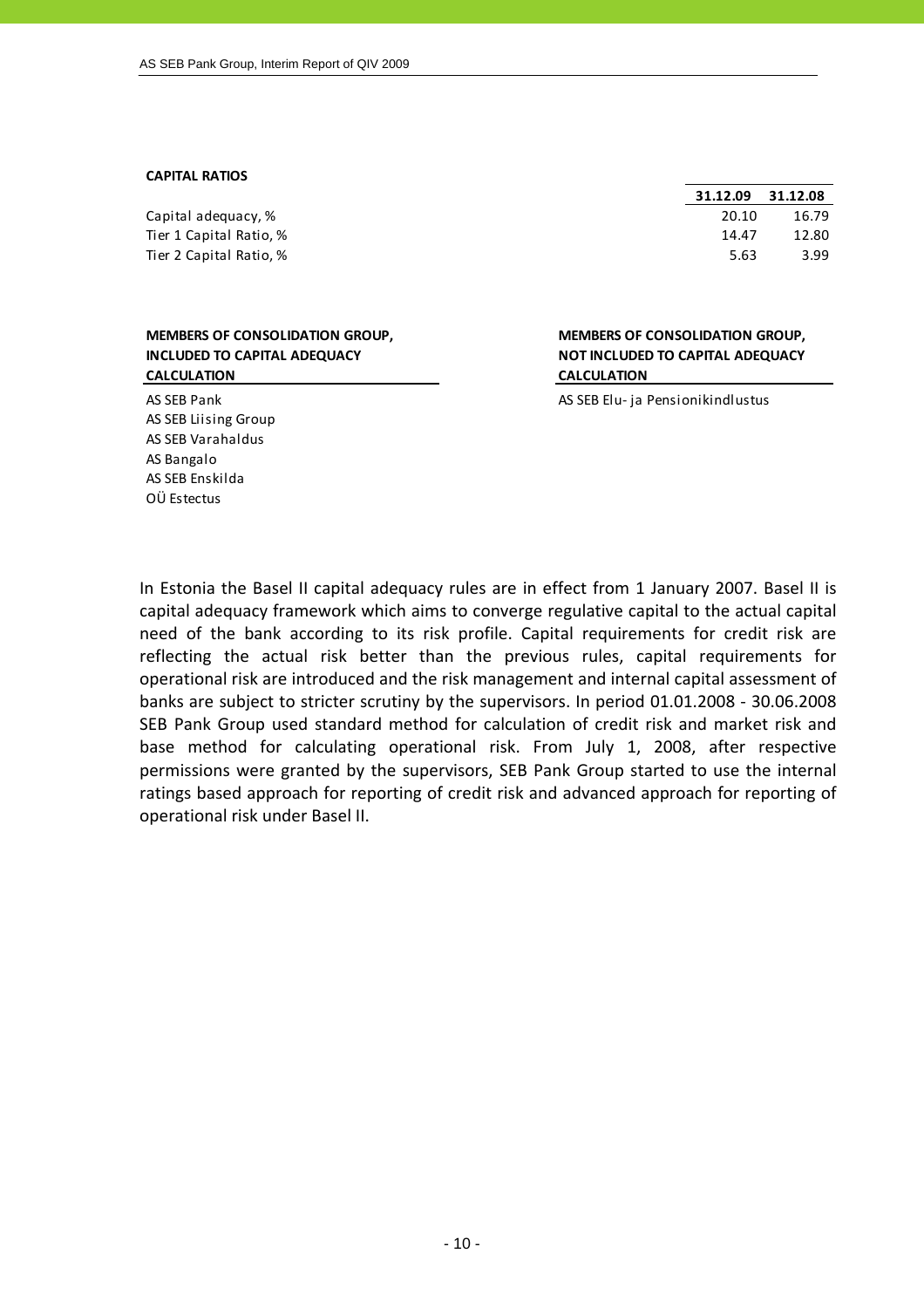# **5. Risk concentration**

|                                                                                                       | 31.12.09 | 31.12.08 |
|-------------------------------------------------------------------------------------------------------|----------|----------|
| Total claims against persons associated with the credit institution's<br>consolidation group, EEK mio | 24.9     | 15.7     |
| The share of claims of the persons associated with the credit institution's                           |          |          |
| consolidation group in net own funds, %,                                                              | 0.25     | 0.14     |
| Total of large exposure claims, EEK mio                                                               | 2,191.7  | 2.378.9  |
| The share of large exposure claims in net own funds, %                                                | 21.65    | 21.77    |
| Number of large exposure customers, pcs                                                               |          |          |

### **6. Key figures**

|                                 | 31.12.09   | 31.12.08 |
|---------------------------------|------------|----------|
| Net profit / loss               | $-1,381.9$ | 766.4    |
| Average equity                  | 8,147.7    | 8,457.8  |
| Return on equity (ROE), %       | $-16.96$   | 9.06     |
| Average assets                  | 79,746.8   | 86,625.7 |
| Return on assets (ROA), %       | $-1.73$    | 0.88     |
| Net interest income             | 1,328.4    | 1,873.3  |
| Average interest earning assets | 76,362.3   | 81,912.7 |
| Net interest margin (NIM), %    | 1.74       | 2.29     |
| Spread, %                       | 1.48       | 1.86     |
| Cost / Income ratio, %          | 72.5       | 43.0     |

### **Explanations**

Return on equity (ROE) = Net profit / Average equity \* 100 Average equity = (Equity of current year end + Equity of previous year end) / 2 Return on assets (ROA) = Net profit / Average assets \* 100 Average assets = (Assets of current year end + Assets of previous year end) / 2 Cost of interest bearing liabilities = Interest expenses / Average interest bearing liabilities \*100 Cost / Income Ratio = Total Operating Expenses / Total Income \* 100 Spread = Yield on interest earning assets ‐ Cost of interest bearing liabilities Net interest margin (NIM) = Net interest income / Average interest earning assets \* 100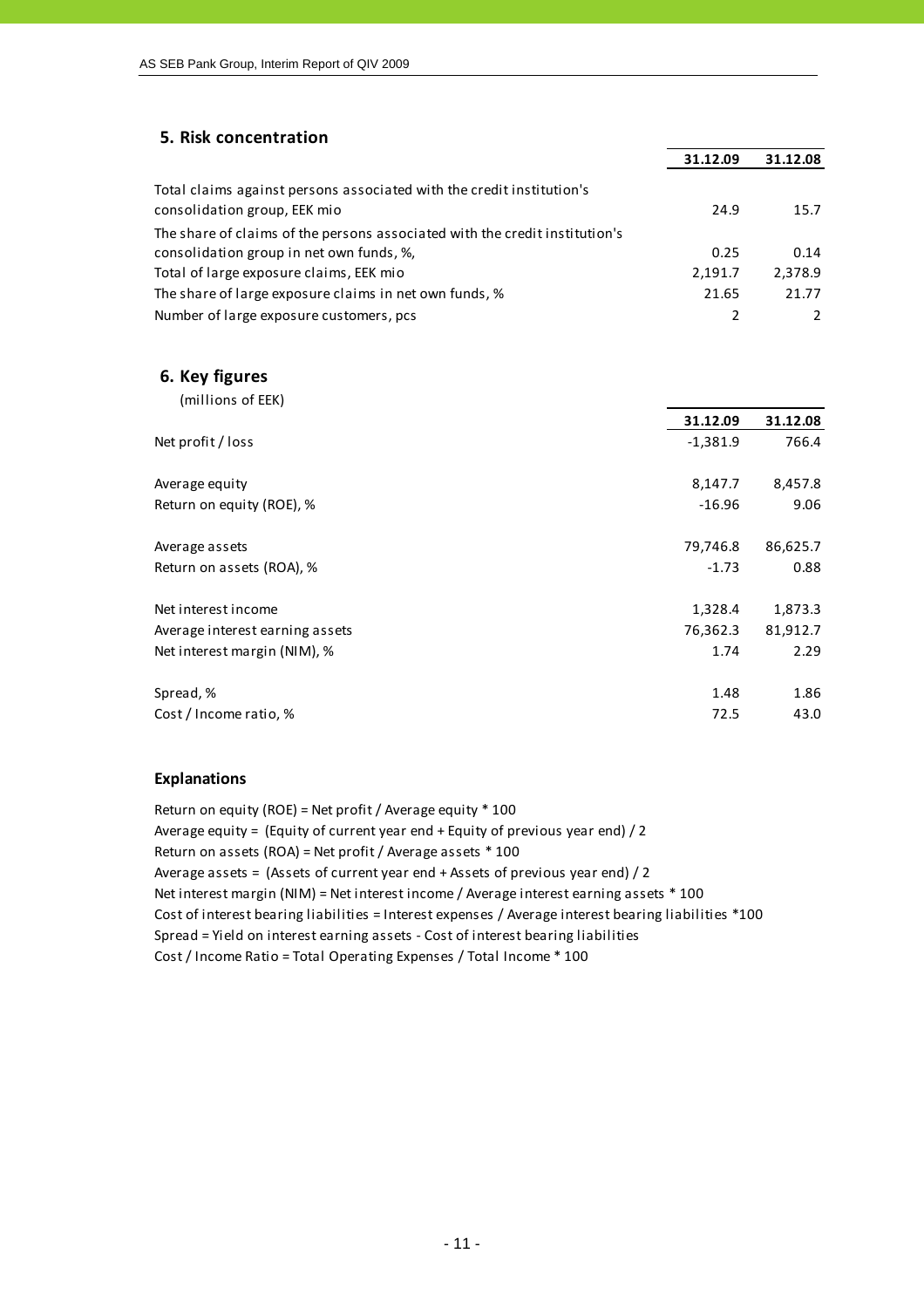### **Interest earning assets:**

Balances with central bank Loans and advances to credit institutions (all without accrued interests) Loans and advances to customers

### **Interest bearing liabilities:**

Due to credit institutions Due to customers Loan funds Issued debt securities Subordinated loans (all without accrued interests)

### **Total Operating Expenses:**

Personnel expenses Other expenses Depreciation, amortisation and impairment of tangible and intangible assets

### **Total Income:**

Net interest income Net fee and commission income Net income from foreign exchange Gains less losses from financial assets at fair value through profit or loss Income from insurance activities Income from dividends Gains less losses from investment securities Share of profit of associates Other income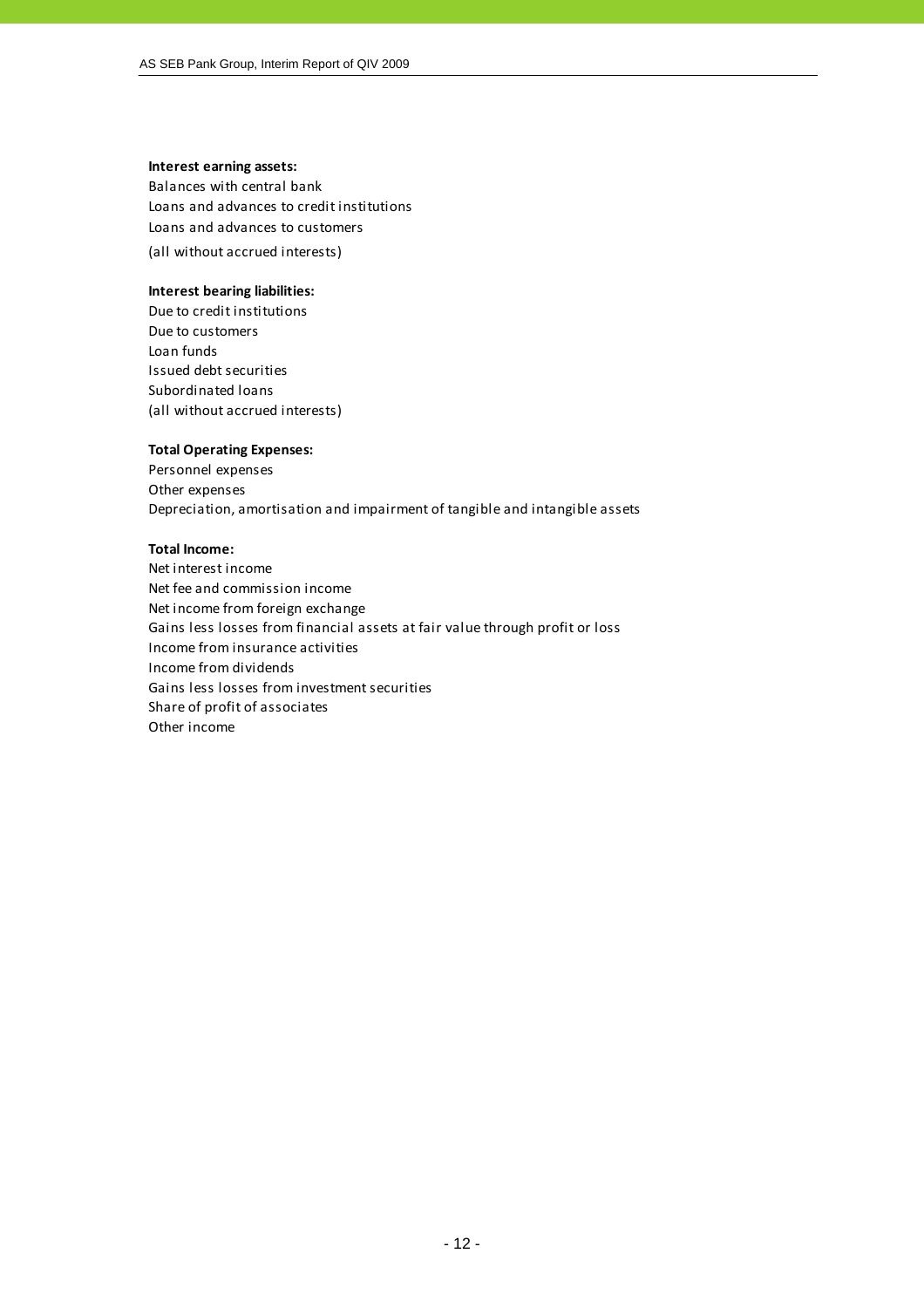# **III. Consolidated financial statements**

# **1. Consolidated statement of financial position** (millions of EEK)

|                                                                      | Note |         | 31.12.09 31.12.08 |
|----------------------------------------------------------------------|------|---------|-------------------|
| <b>ASSETS</b>                                                        |      |         |                   |
| Cash                                                                 |      | 638.9   | 712.1             |
| Balances with central bank                                           |      | 4,827.1 | 5,739.4           |
| Loans and advances to credit institutions                            |      | 4,633.4 | 6,026.6           |
| Loans and advances to customers                                      |      |         | 61,846.3 69,619.0 |
| Financial assets held for trading                                    |      | 366.2   | 399.2             |
| Financial assets at fair value through profit or loss                |      | 0.0     | 1,043.3           |
| Available-for-sale financial assets                                  |      | 99.6    | 412.4             |
| Other assets                                                         |      | 662.8   | 598.1             |
| Deferred income tax assets                                           |      | 0.0     | 0.0               |
| Investments in associates                                            |      | 10.1    | 9.2               |
| Intangible assets                                                    |      | 9.6     | 390.5             |
| Property, plant and equipment                                        |      | 116.8   | 146.6             |
| Investment properties                                                |      | 25.4    | 0.0               |
|                                                                      |      |         | 73,236.2 85,096.4 |
| Assets classified as discontinued operations                         | 11   | 1,160.9 |                   |
| <b>TOTAL ASSETS</b>                                                  |      |         | 74,397.1 85,096.4 |
| LIABILITIES AND SHAREHOLDERS' EQUITY                                 |      |         |                   |
| Due to credit institutions                                           |      |         | 29,786.0 35,776.4 |
| Due to customers                                                     |      |         | 31,824.2 35,006.2 |
| Loan funds                                                           |      | 188.5   | 129.9             |
| Other liabilities                                                    |      | 851.1   | 1,516.2           |
| Issued debt securities                                               |      | $0.0\,$ | 106.1             |
| Financial liabilities at fair value through profit or loss           |      | 358.5   | 497.6             |
| Provisions                                                           |      | 2.6     | 611.2             |
| Subordinated loans                                                   |      | 2,615.9 | 2,620.9           |
|                                                                      |      |         | 65,626.8 76,264.5 |
| Liabilities included in assets classified as discontinued operations | 11   | 1,306.8 |                   |
| <b>Total Liabilities</b>                                             |      |         | 66,933.6 76,264.5 |
| Share capital                                                        |      | 665.6   | 665.6             |
| Share premium                                                        |      | 1,346.6 | 1,346.6           |
| Other reserves                                                       |      | 332.0   | 318.9             |
| Translation reserve                                                  |      | 0.0     | 0.0               |
| Retained earnings                                                    |      | 5,119.3 | 6,500.8           |
| <b>Total shareholders' equity</b>                                    |      | 7,463.5 | 8,831.9           |
| TOTAL LIABILITIES AND SHAREHOLDERS' EQUITY                           |      |         | 74,397.1 85,096.4 |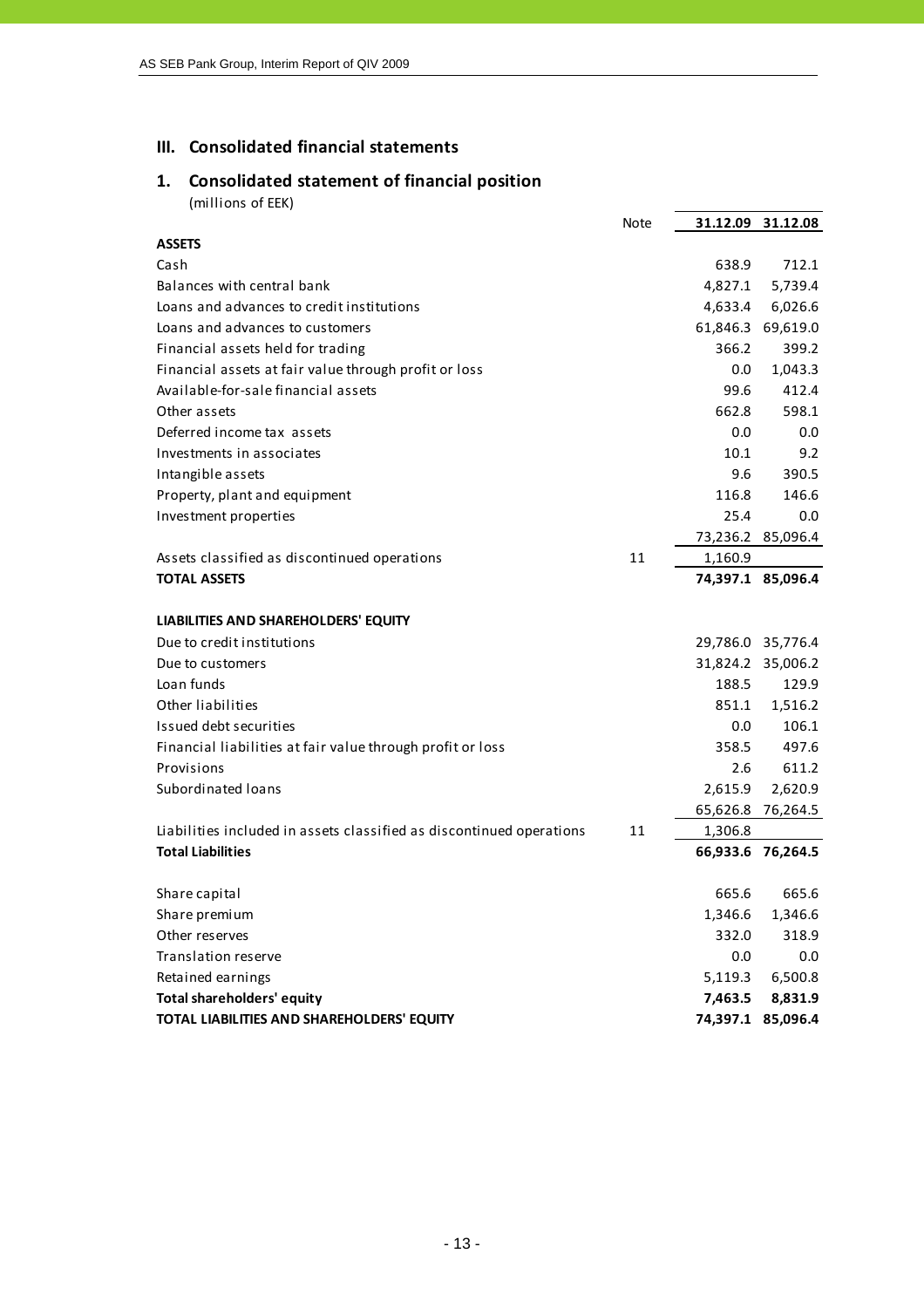# **2. Consolidated income statement**

(millions of EEK)

|                                                                   |      | 2009       | 2009     | 2008       | 2008     |
|-------------------------------------------------------------------|------|------------|----------|------------|----------|
|                                                                   | Note | 12 months  | QIV      | 12 months  | QIV      |
| Interest and similar income                                       | 6    | 3,093.4    | 589.1    | 4,993.4    | 1,253.7  |
| Interest expenses and similar charges                             | 7    | $-1,765.0$ | $-284.7$ | $-3,120.1$ | $-773.4$ |
| Net Interest Income                                               |      | 1,328.4    | 304.4    | 1,873.3    | 480.3    |
| Fee and commission income                                         | 8    | 855.8      | 246.2    | 1,045.2    | 216.9    |
| Fee and commission expense                                        | 9    | $-253.3$   | $-70.8$  | $-317.8$   | $-72.4$  |
| Net fee and commission income                                     |      | 602.5      | 175.4    | 727.4      | 144.5    |
| Net income from foreign exchange                                  |      | 116.5      | 31.9     | 134.0      | 34.3     |
| Gains less losses from financial assets at fair value through     |      | 65.4       | 23.7     | $-198.3$   | $-162.0$ |
| Income from insurance activities                                  |      | 0.0        | 0.0      | 0.0        | 0.0      |
| Income from dividends                                             |      | 1.9        | 0.0      | 30.0       | 29.3     |
| Gains less losses from investment securities                      |      | 25.3       | 19.0     | 148.8      | 0.0      |
| Share of profit of associates                                     |      | 0.9        | 0.1      | 1.6        | $-0.1$   |
| Other income                                                      |      | 18.5       | 11.6     | 13.4       | $-88.2$  |
| Personnel expenses                                                |      | $-594.5$   | $-125.8$ | $-655.6$   | $-161.6$ |
| Other expenses                                                    |      | $-545.6$   | $-279.4$ | $-399.3$   | $-8.4$   |
| Depreciation, amortisation and impairment of tangible and         |      |            |          |            |          |
| intangible assets                                                 |      | $-450.9$   | $-23.2$  | $-64.5$    | $-16.3$  |
| Profit before impairment losses on loans and advances             |      | 568.4      | 137.7    | 1,610.8    | 251.8    |
| Impairment losses on loans and advances                           | 10   | $-1,996.7$ | $-419.3$ | $-761.0$   | $-121.8$ |
| Loss/profit before income tax                                     |      | $-1,428.3$ | $-281.6$ | 849.8      | 130.0    |
| Income tax                                                        |      | 0.0        | 0.0      | $-3.6$     | 0.0      |
|                                                                   |      |            |          |            |          |
| Net loss/profit from continuing operations                        |      | $-1,428.3$ | $-281.6$ | 846.2      | 130.0    |
| Net loss/profit from discontinued operations                      | 11   | 46.4       | $-3.1$   | $-79.8$    | $-54.4$  |
| Net loss/profit                                                   |      | $-1,381.9$ | -284.7   | 766.4      | 75.6     |
| Loss/profit attributable to:                                      |      |            |          |            |          |
| Sole equity holder of the parent entity (total)                   |      | $-1,381.9$ | $-284.7$ | 766.4      | 75.7     |
| -Net loss/profit from continuing operations                       |      | $-1,428.3$ | $-281.5$ | 846.2      | 130.0    |
| -Net loss/profit from discontinued operations                     |      | 46.4       | $-3.1$   | $-79.8$    | $-54.4$  |
|                                                                   |      | $-1,381.9$ | $-284.7$ | 766.4      | 75.7     |
| 3. Consolidated statement of comprehensive income                 |      |            |          |            |          |
|                                                                   |      | 2009       | 2009     | 2008       | 2008     |
|                                                                   |      | 12 months  | QIV      | 12 months  | QIV      |
| Net loss/profit                                                   |      | $-1,381.9$ | $-284.7$ | 766.4      | 75.7     |
| Other comprehensive expense/income                                |      |            |          |            |          |
| Revaluation of available-for-sale financial assets                |      | 13.5       | 6.0      | $-18.9$    | $-9.5$   |
| <b>Translation reserve</b>                                        |      | 0.0        | 0.0      | 0.8        | 0.0      |
| Total other comprehensive expense/income                          |      | 13.5       | 6.0      | $-18.1$    | $-9.5$   |
| Total comprehensive expense/income                                |      | $-1,368.4$ | $-278.7$ | 748.3      | 67.0     |
|                                                                   |      |            |          |            |          |
| Sole equity holder of the parent entity (total)                   |      | $-1,368.4$ | $-278.7$ | 748.3      | 67.0     |
| -Total comprehensive expense/income from continuing operations    |      | $-1,414.8$ | $-275.6$ | 828.1      | 121.4    |
| -Total comprehensive expense/income from discontinuing operations |      | 46.4       | $-3.1$   | $-79.8$    | -54.4    |
|                                                                   |      | $-1,368.4$ | $-278.7$ | 748.3      | 67.0     |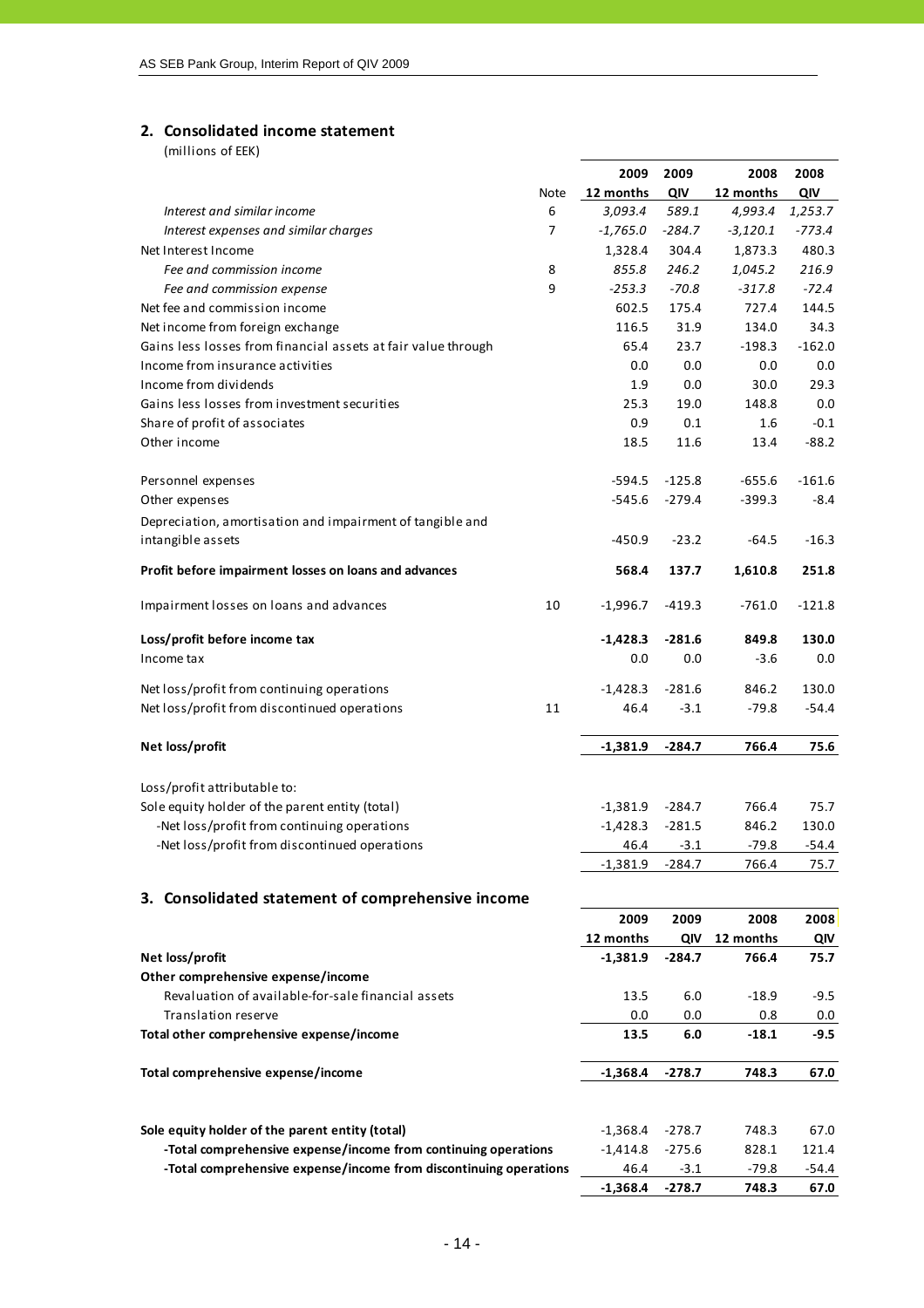# **4. Consolidated cash flow statement**

(millions of EEK)

|                                                                                                                        | 2009              | 2008                 |
|------------------------------------------------------------------------------------------------------------------------|-------------------|----------------------|
|                                                                                                                        | 12 months         | 12 months            |
| I. Cash flows from operating activities                                                                                |                   |                      |
| Interest received                                                                                                      | 3,234.7           | 4,987.1              |
| Interest paid                                                                                                          | $-2,124.7$        | $-3,070.2$           |
| Dividends received                                                                                                     | 1.9               | 29.9                 |
| Fee and commission received                                                                                            | 855.8             | 1,045.2              |
| Fee and commission paid                                                                                                | $-253.4$          | $-317.8$             |
| Net trading income and other operating income                                                                          | 627.8             | 302.3                |
| Personnel expenses and other operating expenses<br>Income taxes paid                                                   | -899.4<br>$0.0\,$ | $-1,018.1$<br>$-3.5$ |
| Revaluation adjustments                                                                                                | 1.2               | $-19.0$              |
|                                                                                                                        |                   |                      |
| Cash flows from operating activities before changes in the operating assets and<br>liabilities, continuing operations  | 1,443.9           | 1,935.9              |
| Cash flows from operating activities before changes in the operating assets and                                        |                   |                      |
| liabilities, discontinued operations                                                                                   | 46.9              | -79.3                |
| Changes in operating assets:                                                                                           |                   |                      |
| Loans and advances to credit institutions                                                                              | 67.8              | 2,013.5              |
| Loans and advances to customers                                                                                        | 4,973.5           | 1,231.6              |
| Other assets                                                                                                           | 201.1             | 468.1                |
| <b>Changes of operating liabilities:</b>                                                                               |                   |                      |
| Due to credit institutions                                                                                             | $-5,684.0$        | $-1,766.1$           |
| Due to customers                                                                                                       | $-3,129.7$        | $-923.6$             |
| Loan funds                                                                                                             | 58.6              | $-14.2$              |
| Other liabilities                                                                                                      | $-183.6$          | $-254.9$             |
| Cash flow from (used in) operating activities, continuing operations                                                   | $-2,205.5$        | 2,611.0              |
| Cash flow from (used in) operating activities, discontinued operations                                                 | 1.1               | $-319.9$             |
| II. Cash flows from investing activities                                                                               |                   |                      |
| Net increase-/decrease+ of investment portfolio securities                                                             | 348.3             | $-219.0$             |
| Proceeds from sale and liquidation of associates                                                                       | 4.9               | 46.1                 |
| Purchase of investment properties, tangible and intangible assets                                                      | $-68.7$           | $-51.8$              |
| Proceeds from sale of investment properties, tangible and intangible assets                                            | 2.1               | 4.8                  |
| Cash flow from (used in) investing activities, continuing operations                                                   | 286.6             | $-219.9$             |
| Cash flow from (used in) investing activities, discontinued operations                                                 | $-35.4$           | 418.5                |
| III. Cash flows from financing activities                                                                              |                   |                      |
| Proceeds from debt securities (issuing)                                                                                | 0.0               | 250.1                |
| Repurchasing of debt securities                                                                                        | $-103.4$          | $-810.0$             |
| Cash used in financing activities, continuing operations<br>Cash used in financing activities, discontinued operations | $-103.4$<br>0.0   | $-559.9$<br>0.0      |
|                                                                                                                        |                   |                      |
| Net decrease/increase in cash and cash equivalents                                                                     | $-2,056.6$        | 1,929.8              |
| Cash and cash equivalents at the beginning of period                                                                   | 12,153.1          | 10,219.9             |
| Effect of exchange rate changes on cash and cash equivalents                                                           | $-2.5$            | 3.4                  |
| Cash and cash equivalents at the end of period                                                                         | 10,094.0          | 12,153.1             |
|                                                                                                                        |                   |                      |
| Cash and cash equivalents includes:                                                                                    | 31.12.09          | 31.12.08             |
| Cash on hand                                                                                                           | 638.9             | 712.1                |
| Balances with the central bank                                                                                         | 4,826.1           | 5,730.4              |
| Liquid deposits in other credit institutions, continuing operations                                                    | 4,614.4           | 5,694.8              |
| Liquid deposits in other credit institutions, discontinued operations                                                  | 0.1               | $0.0\,$              |
| Trading portfolio                                                                                                      | 14.5<br>10,094.0  | 15.8                 |
|                                                                                                                        |                   | 12,153.1             |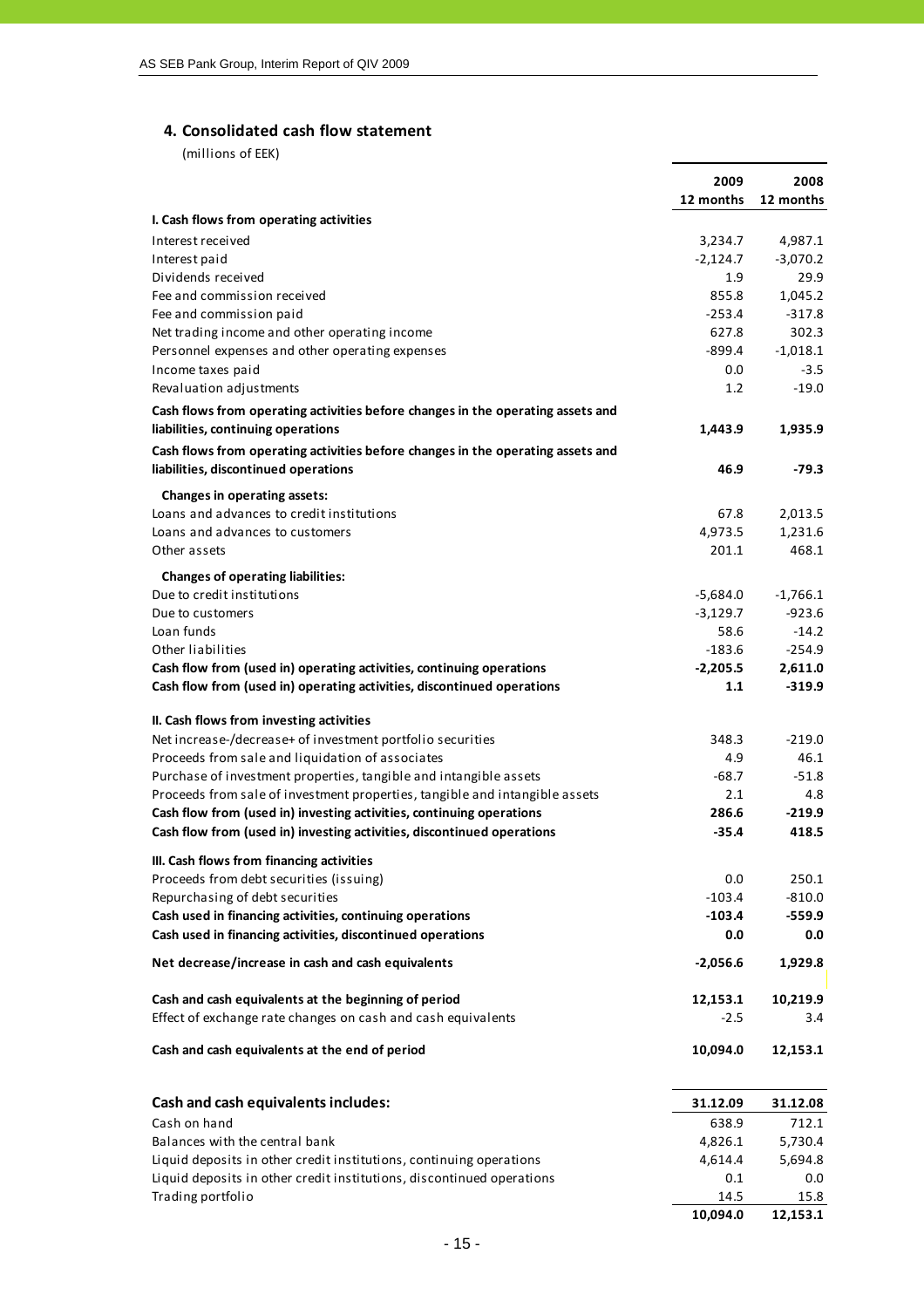# **5. Changes in consolidated shareholders' equity**

(millions of EEK)

|                                  |         |         |                 |                    |            | <b>Total</b>  |
|----------------------------------|---------|---------|-----------------|--------------------|------------|---------------|
|                                  | Paid up | Share   |                 | <b>Translation</b> | Retained   | shareholders' |
|                                  | capital | premium | <b>Reserves</b> | differences        | profit     | equity        |
| Year beginning 01.01.2008        | 665.6   | 1,346.6 | 332.9           | $-0.8$             | 5,739.3    | 8,083.6       |
| Statutory reserve                | 0.0     | 0.0     | 2.9             | 0.0                | $-2.9$     | 0.0           |
| Profit for the year              | 0.0     | 0.0     | 0.0             | 0.0                | 766.4      | 766.4         |
| Other comprehensive income:      |         |         |                 |                    |            |               |
| Net change in available-for-sale |         |         |                 |                    |            |               |
| financial assets                 | 0.0     | 0.0     | $-16.9$         | 0.0                | $-2.0$     | $-18.9$       |
| Currency translation differences | 0.0     | 0.0     | 0.0             | 0.8                | 0.0        | 0.8           |
| Total other comprehensive income | 0.0     | 0.0     | $-16.9$         | 0.8                | $-2.0$     | $-18.1$       |
| Final balance 31.12.2008         | 665.6   | 1,346.6 | 318.9           | 0.0                | 6,500.8    | 8,831.9       |
|                                  |         |         |                 |                    |            |               |
| Year beginning 01.01.2009        | 665.6   | 1,346.6 | 318.9           | 0.0                | 6,500.8    | 8,831.9       |
| Statutory reserve                | 0.0     | 0.0     | 1.1             | 0.0                | $-1.1$     | 0.0           |
| Profit for the year              | 0.0     | 0.0     | 0.0             | 0.0                | $-1,381.9$ | $-1,381.9$    |
| Other comprehensive income:      |         |         |                 |                    |            |               |
| Net change in available-for-sale |         |         |                 |                    |            |               |
| financial assets                 | 0.0     | 0.0     | 12.0            | 0.0                | 1.5        | 13.5          |
| Total other comprehensive income | 0.0     | 0.0     | 12.0            | 0.0                | 1.5        | 13.5          |
| Final balance 31.12.2009         | 665.6   | 1,346.6 | 332.0           | 0.0                | 5,119.3    | 7,463.5       |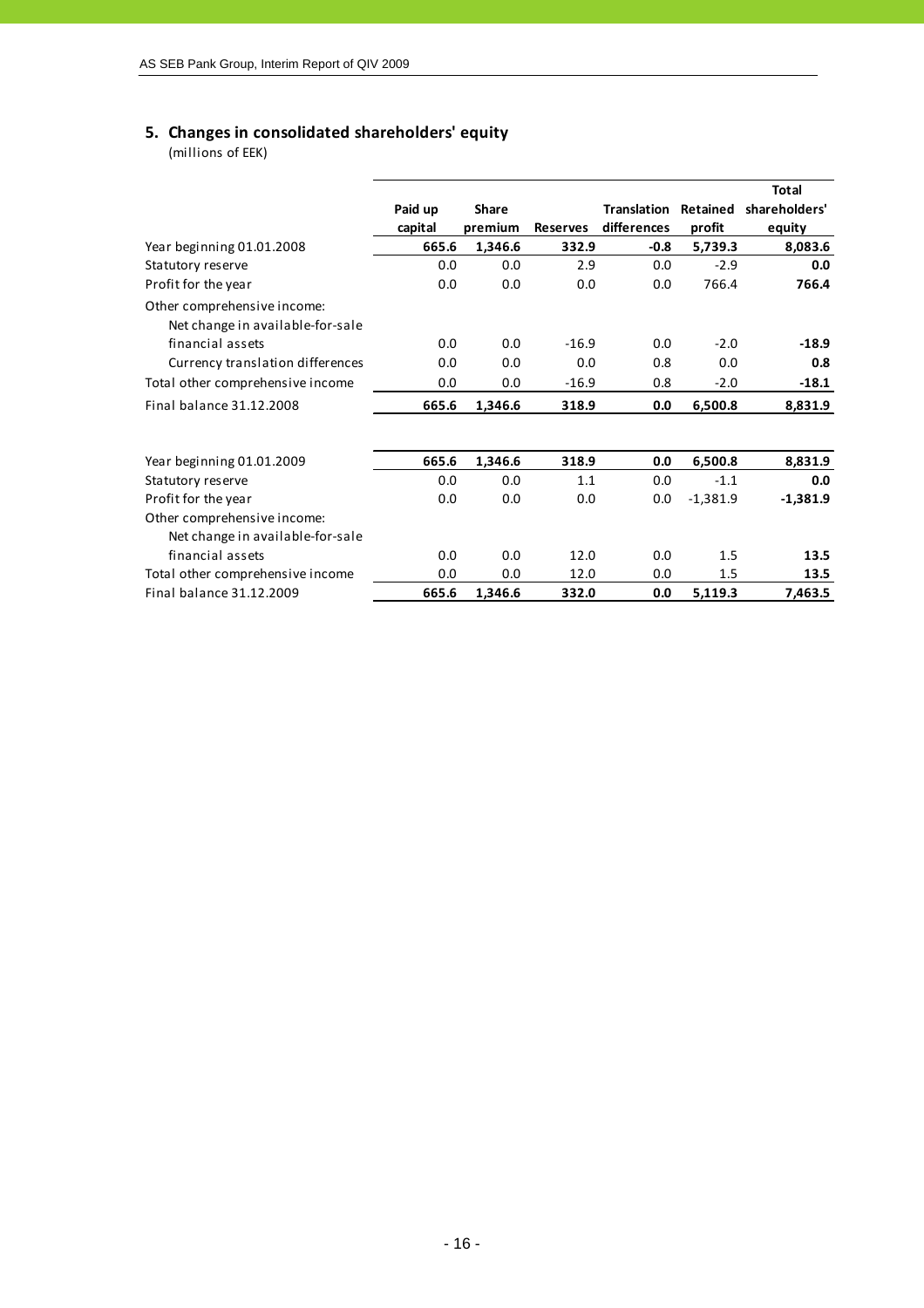# **6. Contingent assets and liabilities and commitments**

(millions of EEK)

| 31.12.09                          |               | <b>Contract amount</b> | <b>Fair value</b> |                    |  |
|-----------------------------------|---------------|------------------------|-------------------|--------------------|--|
|                                   | <b>Assets</b> | <b>Liabilities</b>     | <b>Assets</b>     | <b>Liabilities</b> |  |
| 1. Irrevocable transactions       | 1,049.7       | 8,056.7                |                   |                    |  |
| 1.1. Guarantees and pledges       | 658.5         | 3,285.8                |                   |                    |  |
| incl. financial quarantees        | 625.9         | 1,288.5                |                   |                    |  |
| 1.2. Loan commitments             | 391.2         | 4,770.9                |                   |                    |  |
| 2. Derivatives                    | 12,843.7      | 12,775.8               | 351.7             | 349.4              |  |
| 2.1. Currency related derivatives | 6,196.5       | 6,164.3                | 45.2              | 15.7               |  |
| 2.2. Interest related derivatives | 5,627.5       | 5,627.4                | 246.0             | 245.9              |  |
| 2.3. Equity related derivatives*  | 1,019.7       | 984.1                  | 60.5              | 87.8               |  |
|                                   | 13,893.4      | 20,832.5               | 351.7             | 349.4              |  |

| 31.12.08                                 |               | <b>Contract amount</b> | <b>Fair value</b>        |                    |
|------------------------------------------|---------------|------------------------|--------------------------|--------------------|
|                                          | <b>Assets</b> | <b>Liabilities</b>     | <b>Assets</b>            | <b>Liabilities</b> |
| 1. Irrevocable transactions              | 926.6         | 10,088.9               |                          |                    |
| 1.1. Guarantees and pledges              | 640.3         | 4,280.5                |                          |                    |
| incl. financial quarantees               | 625.9         | 1,624.9                |                          |                    |
| 1.2. Loan commitments                    | 286.3         | 5,807.4                |                          |                    |
| 1.3. Other off-balance sheet commitments | 0.0           | 1.0                    | $\overline{\phantom{0}}$ |                    |
| 2. Derivatives                           | 11,258.3      | 11,250.1               | 383.4                    | 489.4              |
| 2.1. Currency related derivatives        | 5,422.0       | 5,509.7                | 68.1                     | 152.4              |
| 2.2. Interest related derivatives        | 4,215.6       | 4,223.3                | 275.2                    | 275.2              |
| 2.3. Equity related derivatives*         | 1,620.7       | 1,517.1                | 40.1                     | 61.8               |
|                                          | 12,184.9      | 21,339.0               | 383.4                    | 489.4              |

\* Derivative transactions are executed to cover the client's position and the derivative risks are not taken to own portfolio. All risks arising from these transactions are fully mitigated with parent company. The equity option prices are calculated using for all input data (e.g. underlying prices or volumes) either independently sourced input (e.g. the underlying prices) or an independent price verification is performed on the next day to compare the values to independently sourced market data (e.g. for volumes).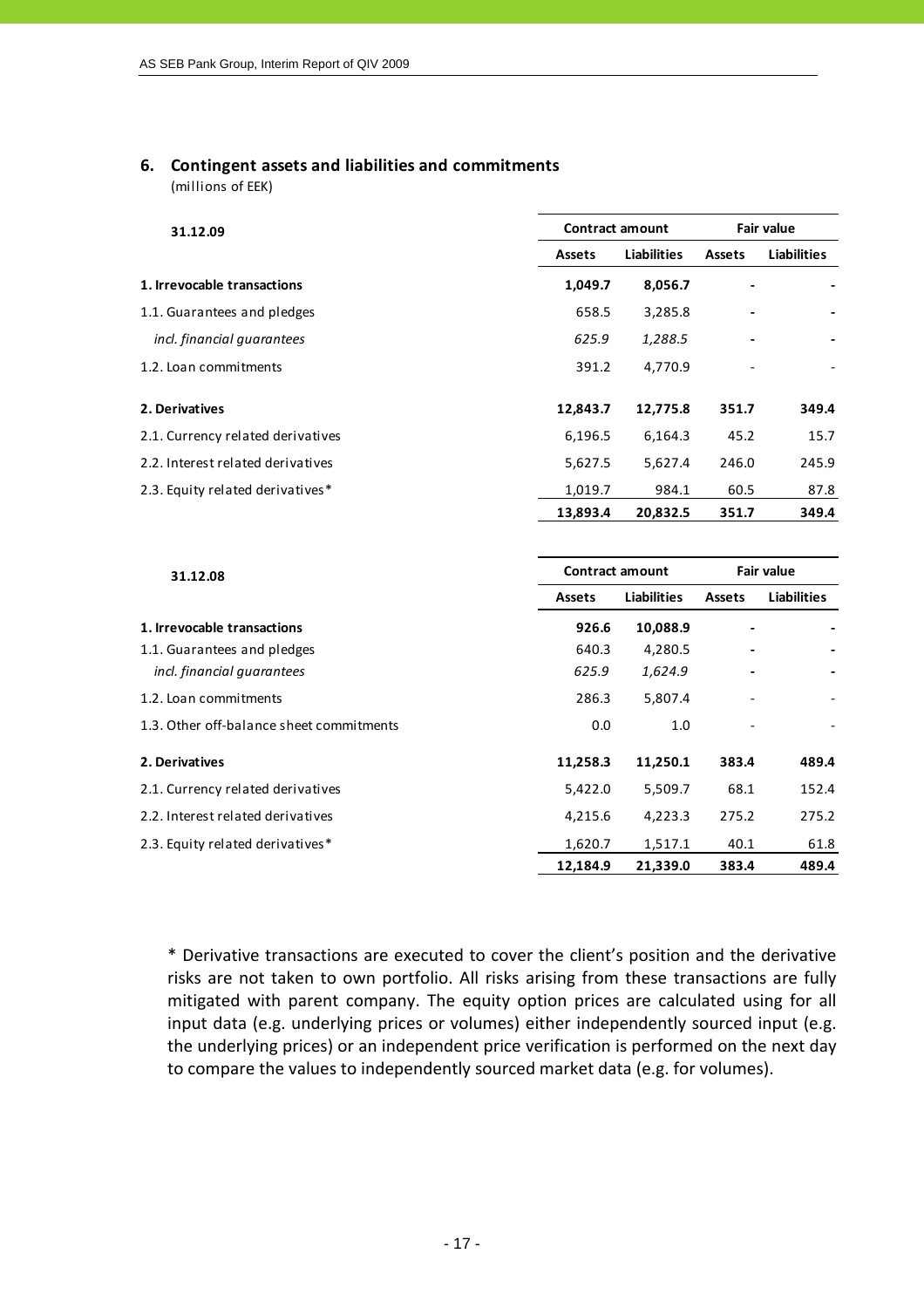# **Accounting principles**

The interim report of AS SEB Pank Group for QIV 2009 has been prepared in conformity with International Accounting Standard IAS 34 "Interim Financial Reporting" and the disclosure requirements, established by Eesti Pank.

The accounting principles, used in the interim report of AS SEB Pank Group for QIV 2009 are in conformity with the accounting principles, used in the annual report for the year ended on 31 December 2008.

Comprehensive income statement is presented separately, according to the change of IAS 1 "Presentation for Financial Statements", which is effective for reporting periods since 01.01.2009. Comprehensive income statements include non‐owner changes in equity, such as the revaluation of available‐for‐sale financial assets. The changed presentation has no impact on the recognition or measurement of specific transactions and balances.

In the AS SEB Pank Group's consolidated financial statements, AS SEB Elu‐ ja Pensionikindlustus and OÜ Estectus are presented as discontinued operations on two lines in assets and liabilities, after elimination of inter‐company balances. Result from discontinued operations is presented in one line in the consolidated income statement and prior periods are restated.

Segment analysis, according to IFRS 8, is not described because AS SEB Pank has not any class of debt or equity instruments in a public market since 16.06.2009.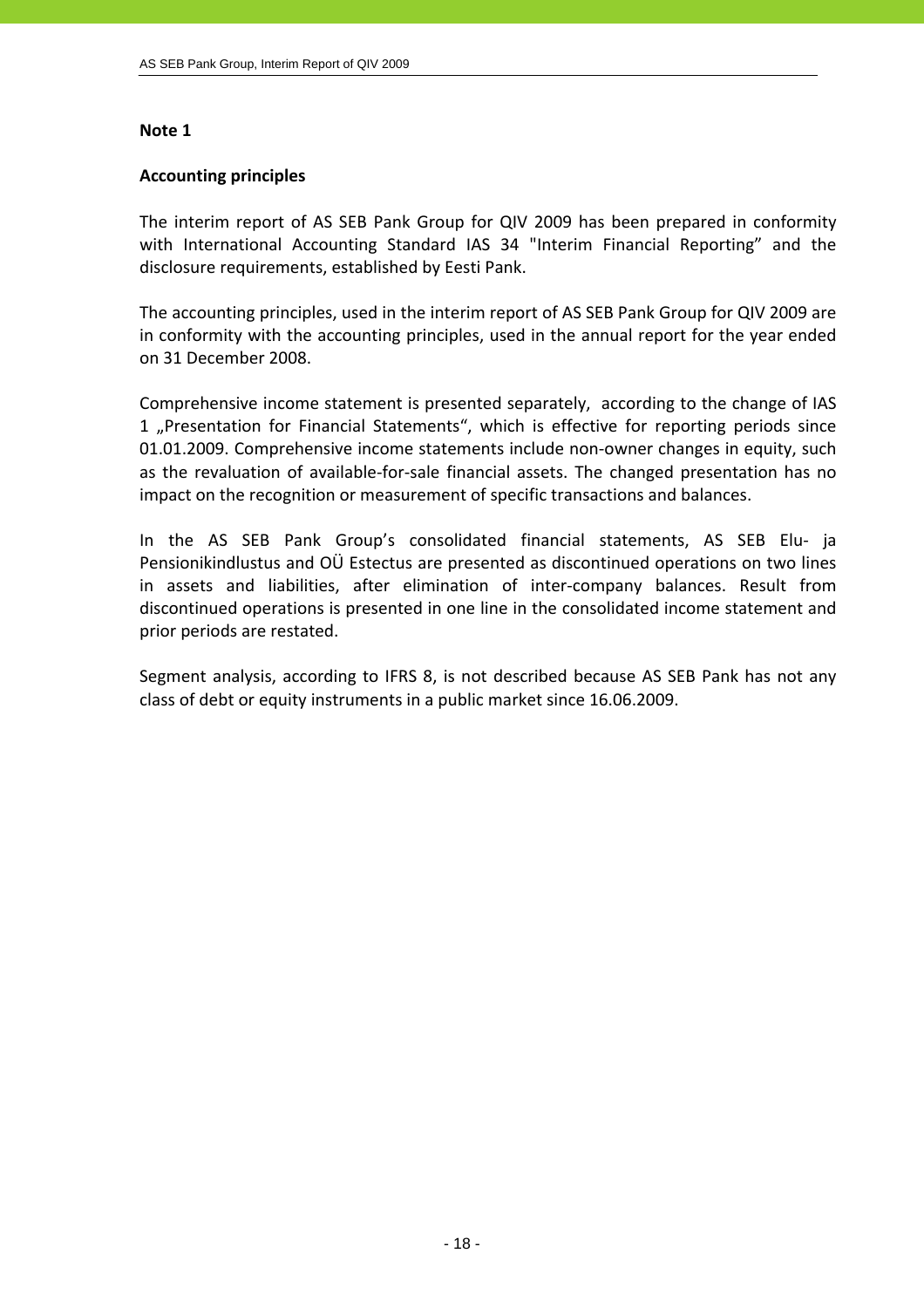# **Note 2 Geographic concentration of financial assets and liabilities**

0.0 54.8 2.3 1,060.0 1,060.0 1,060.0 1,060.0 1,060.0 1,060.0 1,060.0 1,060.0 1,060.0 1,060.0 1,060.0 1,060.0 1

(millions of EEK)

| 31.12.09             | with    | Cash and Loans and<br>balances advances<br>to credit | Loans<br>and<br>advances |         |        |          | Due to to<br>credit | Due to   |             |             |             |
|----------------------|---------|------------------------------------------------------|--------------------------|---------|--------|----------|---------------------|----------|-------------|-------------|-------------|
|                      | central | institu-                                             | to custo-                | Securi- | Other  | Total    | institu-            | custo-   | Other       | Total       | Contingent  |
|                      | bank    | tions                                                | mers                     | ti es   | assets | assets   | tions               | mers     | liabilities | liabilities | liabilities |
| Sweden               | 5.6     | 9.2                                                  | 28.3                     | 111.0   | 10.1   | 164.2    | 28,849.4            | 100.8    | 2,860.9     | 31,811.1    | 26.9        |
| Estonia              | 5,233.5 | 109.4                                                | 61,380.7                 | 347.3   | 713.0  | 67,783.9 | 191.5               | 28,206.8 | 1,103.1     | 29,501.4    | 7,876.0     |
| United Kingdom       | 2.5     | 21.2                                                 | 39.8                     | 1.2     | 0.0    | 64.7     | 80.5                | 1,472.5  | 0.3         | 1,553.3     | 5.6         |
| Russia               | 5.2     | 41.0                                                 | 13.5                     | 0.0     | 0.0    | 59.7     | 10.4                | 214.8    | 1.6         | 226.8       | 0.0         |
| Germany              | 130.4   | 4,352.6                                              | 5.2                      | 0.0     | 0.0    | 4,488.2  | 568.2               | 50.5     | 0.0         | 618.7       | 115.3       |
| United States        | 12.3    | 45.1                                                 | 17.8                     | 12.9    | 0.2    | 88.3     | 2.5                 | 241.5    | 0.1         | 244.1       | 0.2         |
| Canada               | 1.2     | 0.1                                                  | 0.0                      | 0.0     | 0.0    | 1.3      | 3.7                 | 10.6     | 0.0         | 14.3        | 0.0         |
| Japan                | 0.7     | 0.0                                                  | 0.0                      | 0.0     | 0.0    | 0.7      | 0.0                 | 1.1      | 0.0         | 1.1         | 0.0         |
| Finland              | 0.0     | 0.7                                                  | 290.3                    | 3.4     | 0.5    | 294.9    | 2.6                 | 120.9    | 0.2         | 123.7       | 17.5        |
| Latvia               | 4.4     | 3.6                                                  | 0.2                      | 0.0     | 0.0    | 8.2      | 25.4                | 34.4     | 3.0         | 62.8        | 0.0         |
| Lithuania            | 2.5     | 6.1                                                  | 0.5                      | 0.1     | 0.0    | 9.2      | 13.6                | 46.9     | 0.2         | 60.7        | 0.0         |
| Luxembourg           | 0.0     | 15.9                                                 | 0.0                      | 0.0     | 0.0    | 15.9     | 1.9                 | 0.0      | 0.0         | 1.9         | 0.0         |
| Netherlands          | 0.0     | 0.1                                                  | 9.7                      | 0.0     | 0.1    | 9.9      | 0.0                 | 3.2      | 0.1         | 3.3         | 0.0         |
| Other Western Europe | 7.0     | 16.4                                                 | 43.2                     | 0.0     | 0.3    | 66.9     | 35.4                | 628.9    | 0.2         | 664.5       | 12.6        |
| Other Eastern Europe | 3.0     | 7.4                                                  | 0.6                      | 0.0     | 0.2    | 11.2     | 0.6                 | 30.0     | 0.4         | 31.0        | 1.6         |
| Other countries      | 57.7    | 4.6                                                  | 16.5                     | 0.0     | 90.2   | 169.0    | 0.3                 | 661.3    | 46.5        | 708.1       | 1.0         |
|                      | 5,466.0 | 4,633.4                                              | 61,846.3                 | 475.9   | 814.6  | 73,236.2 | 29,786.0            | 31,824.2 | 4,016.6     | 65,626.8    | 8,056.7     |

|                      |         | Cash and Loans and | Loans     |         |         |          |           |                   |             |             |             |
|----------------------|---------|--------------------|-----------|---------|---------|----------|-----------|-------------------|-------------|-------------|-------------|
|                      |         | balances advances  | and       |         |         |          | Due to to |                   |             |             |             |
| 31.12.08             | with    | to credit          | advances  |         |         |          | credit    | Due to            |             |             |             |
|                      | central | institu-           | to custo- | Securi- | Other   | Total    | institu-  | custo-            | Other       | Total       | Contingent  |
|                      | bank    | tions              | mers      | ti es   | assets  | assets   | tions     | mers              | liabilities | liabilities | liabilities |
| Sweden               | 6.1     | 469.3              | 34.9      | 192.6   | 0.0     | 702.9    | 34,740.9  | 176.0             | 2,712.2     | 37,629.1    | 37.0        |
| Estonia              | 6,280.7 | 1.2                | 69,055.6  | 934.6   | 1,058.6 | 77,330.7 | 285.5     | 30,965.4          | 2,552.6     | 33,803.5    | 9,912.4     |
| United Kingdom       | 1.9     | 4.7                | 41.9      | 44.3    | 0.0     | 92.8     | 32.2      | 1,587.4           | 0.6         | 1,620.2     | 5.6         |
| Russia               | 2.5     | 122.8              | 17.5      | 50.7    | 0.0     | 193.5    | 29.3      | 268.1             | 0.2         | 297.6       | 0.0         |
| Germany              | 64.8    | 5,344.0            | 48.4      | 53.5    | 0.0     | 5,510.7  | 542.1     | 24.1              | 0.2         | 566.4       | 89.6        |
| <b>United States</b> | 15.1    | 50.3               | 24.5      | 18.4    | 0.3     | 108.6    | 5.5       | 431.0             | 0.1         | 436.6       | 0.4         |
| Canada               | 0.6     | 0.3                | 0.0       | 0.0     | 0.1     | 1.0      | 0.7       | 34.7              | 0.0         | 35.4        | 0.0         |
| Japan                | 0.7     | 1.7                | 0.0       | 2.1     | 0.1     | 4.6      | 0.0       | 1.9               | 0.0         | 1.9         | 0.0         |
| Finland              | 0.0     | 0.5                | 294.5     | 131.4   | 0.0     | 426.4    | 4.0       | 116.6             | 0.3         | 120.9       | 23.1        |
| Latvia               | 4.1     | 11.5               | 0.3       | 20.6    | 0.0     | 36.5     | 31.3      | 36.2              | 0.0         | 67.5        | 0.0         |
| Lithuania            | 2.4     | 0.8                | 0.7       | 18.2    | 0.2     | 22.3     | 16.0      | 9.8               | 0.8         | 26.6        | 0.1         |
| Luxembourg           | 0.0     | 2.0                | 9.7       | 145.6   | 6.2     | 163.5    | 2.4       | 0.2               | 3.2         | 5.8         | 0.0         |
| Netherlands          | 0.0     | 0.3                | 10.0      | 39.0    | 0.0     | 49.3     | 0.0       | 5.0               | 0.0         | 5.0         | 0.1         |
| Other Western Europe | 6.8     | 10.6               | 45.7      | 161.5   | 0.1     | 224.7    | 23.5      | 645.2             | 0.3         | 669.0       | 16.4        |
| Other Eastern Europe | 2.9     | 5.3                | 0.6       | 28.9    | 0.2     | 37.9     | 60.2      | 24.8              | 1.8         | 86.8        | 1.8         |
| Other countries      | 62.9    | 1.3                | 34.7      | 22.7    | 69.4    | 191.0    | 2.8       | 679.8             | 209.6       | 892.2       | 2.4         |
|                      | 6,451.5 | 6,026.6            | 69,619.0  | 1,864.1 | 1,135.2 | 85,096.4 |           | 35,776.4 35,006.2 | 5,481.9     | 76,264.5    | 10,088.9    |

Contingent liabilities in Note 2 and Note 3 includes guarantees and pledges, loan commitments, stand‐by loans and other irrevocable transactions.

Securities in Note 2 and Note 3 includes Financial assets held for trading, Financial assets designated at fair value through profit or loss, Available‐for‐sale financial assets, Investments in associates.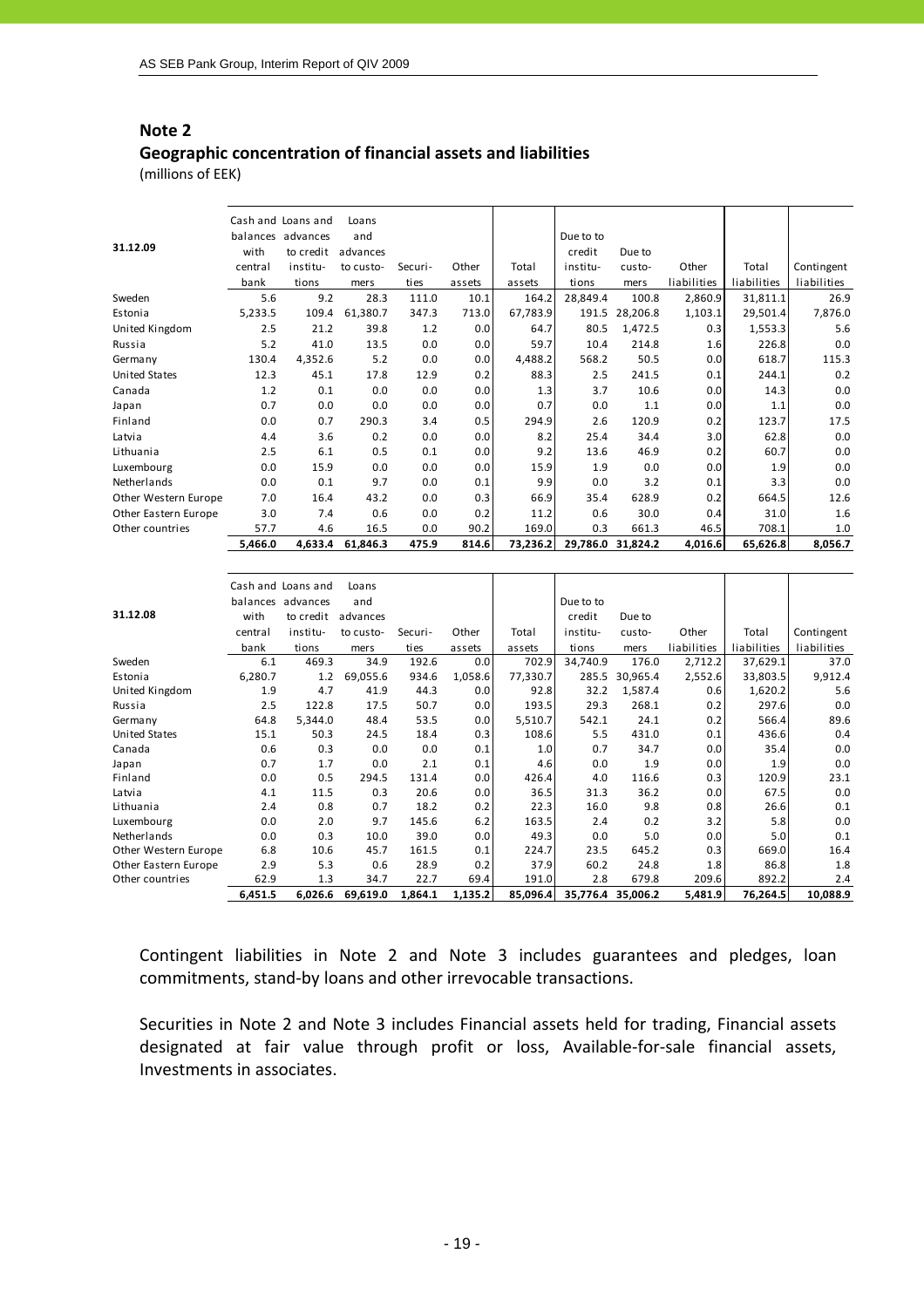|                                              | In the statement of financial position |                   |                    |
|----------------------------------------------|----------------------------------------|-------------------|--------------------|
|                                              | Cash and loans to central bank,        |                   | Contingent         |
| 31.12.09                                     | credit institutions and                |                   | <b>liabilities</b> |
|                                              | customers                              | <b>Securities</b> |                    |
| Real estate                                  | 11,212.3                               | 1.2               | 129.4              |
| Finance                                      | 10,184.8                               | 52.0              | 316.3              |
| Industry                                     | 4,481.3                                | 16.9              | 1,467.3            |
| Trading                                      | 3,900.4                                | 20.6              | 868.8              |
| Transport                                    | 3,013.1                                | 0.0               | 301.3              |
| Energy, gas and steam plants                 | 2,545.0                                | 0.0               | 1,842.2            |
| Government and state defence                 | 1,784.4                                | 0.7               | 335.5              |
| Agriculture, fishing, forestry               | 1,605.4                                | 0.0               | 75.5               |
| Construction                                 | 1,094.6                                | 0.0               | 1,027.4            |
| Hotels, restaurants                          | 1,039.3                                | 0.0               | 5.6                |
| Health services, social work                 | 822.0                                  | 0.0               | 105.6              |
| Administration and assistance                | 595.2                                  | 0.0               | 96.3               |
| Art, show business, leisure                  | 539.2                                  | 0.0               | 32.3               |
| Water supply, canalisation, waste management | 335.6                                  | 0.0               | 50.7               |
| Education                                    | 329.0                                  | 0.0               | 95.8               |
| Professional, science and technical work     | 261.0                                  | 0.0               | 63.8               |
| Information and telecommunication            | 244.3                                  | 15.1              | 88.8               |
| Mining                                       | 135.8                                  | 0.0               | 5.5                |
| Exterritorial organisations                  | 0.1                                    | 0.0               | 0.5                |
| Other government and social services         | 774.9                                  | 17.7              | 32.8               |
| Individuals                                  | 30,104.5                               | 0.0               | 1,115.3            |
| Derivatives                                  | 0.0                                    | 351.7             | 0.0                |
| Allowances                                   | $-3,056.5$                             |                   |                    |
|                                              | 71,945.7                               | 475.9             | 8,056.7            |

# **Concentration of financial assets and liabilities by economic sector** (millions of EEK)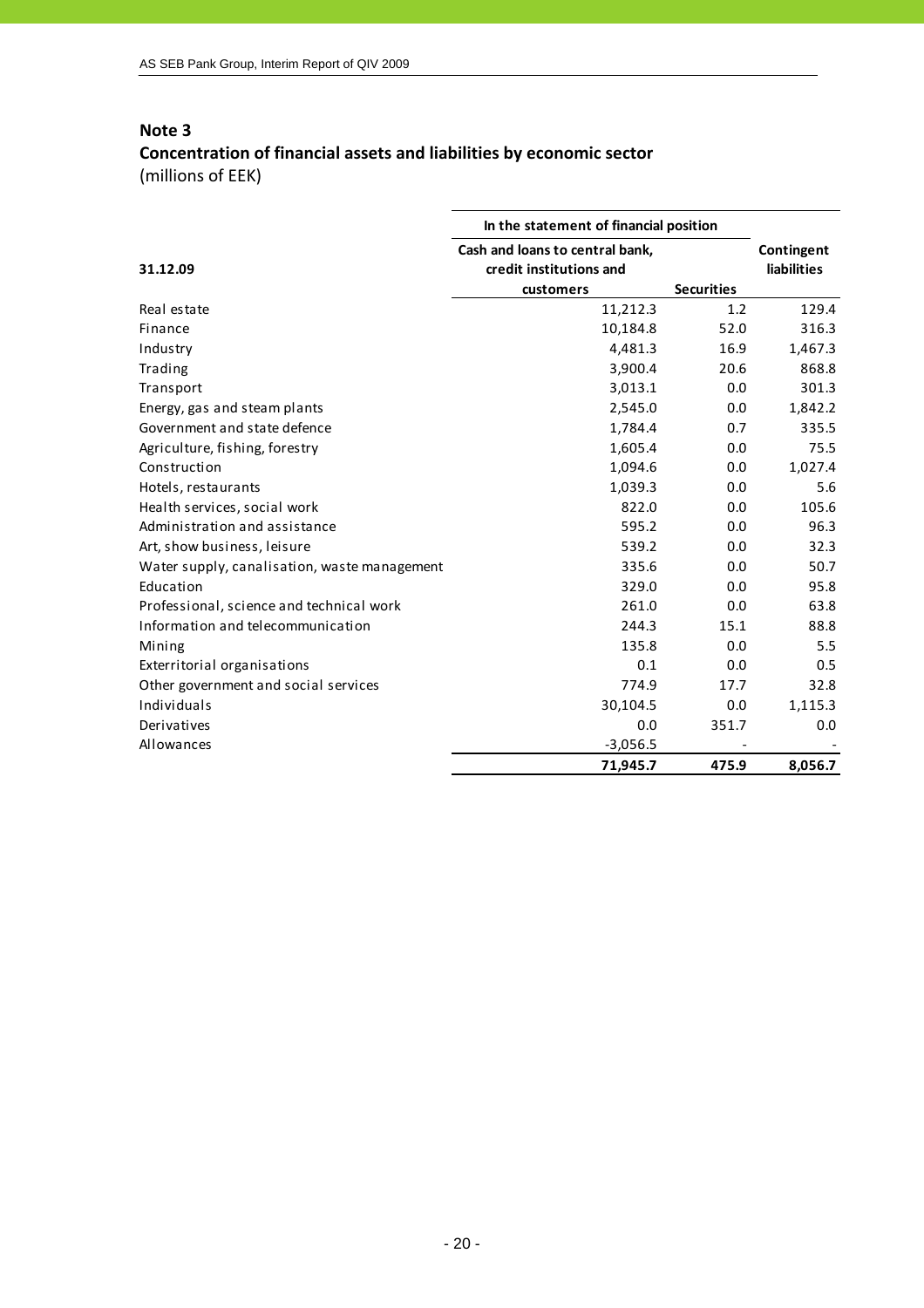|                                              | In the statement of financial position |                   |                    |
|----------------------------------------------|----------------------------------------|-------------------|--------------------|
|                                              | Cash and loans to central bank,        |                   | Contingent         |
| 31.12.08                                     | credit institutions and                |                   | <b>liabilities</b> |
|                                              | customers                              | <b>Securities</b> |                    |
| Finance                                      | 12,496.2                               | 260.5             | 239.9              |
| Real estate                                  | 11,502.3                               | 597.1             | 674.4              |
| Industry                                     | 5,628.6                                | 48.3              | 1,465.9            |
| Trading                                      | 5,123.6                                | 138.6             | 2,380.7            |
| Transport                                    | 3,860.1                                | 35.8              | 458.5              |
| Energy, gas and steam plants                 | 2,353.6                                | 0.0               | 843.6              |
| Agriculture, fishing, forestry               | 2,043.7                                | 4.4               | 102.9              |
| Government and state defence                 | 1,769.2                                | 3.7               | 299.1              |
| Construction                                 | 1,389.0                                | 47.4              | 1,440.8            |
| Hotels, restaurants                          | 1,208.8                                | 6.4               | 13.5               |
| Health services, social work                 | 935.1                                  | 12.1              | 110.0              |
| Administration and assistance                | 840.7                                  | 34.9              | 201.8              |
| Art, show business, leisure                  | 580.7                                  | 40.5              | 58.6               |
| Professional, science and technical work     | 351.2                                  | 0.0               | 44.0               |
| Water supply, canalisation, waste management | 339.5                                  | 0.0               | 90.2               |
| Information and telecommunication            | 315.0                                  | 41.4              | 106.2              |
| Education                                    | 286.6                                  | 0.0               | 143.0              |
| Mining                                       | 58.4                                   | 11.6              | 4.6                |
| Exterritorial organisations                  | 0.1                                    | 2.3               | 0.5                |
| Other government and social services         | 973.1                                  | 192.9             | 63.8               |
| Individuals                                  | 31,135.5                               | 2.8               | 1,346.9            |
| Derivatives                                  | 0.0                                    | 383.4             | 0.0                |
| Allowances                                   | $-1,093.9$                             |                   |                    |
|                                              | 82,097.1                               | 1,864.1           | 10,088.9           |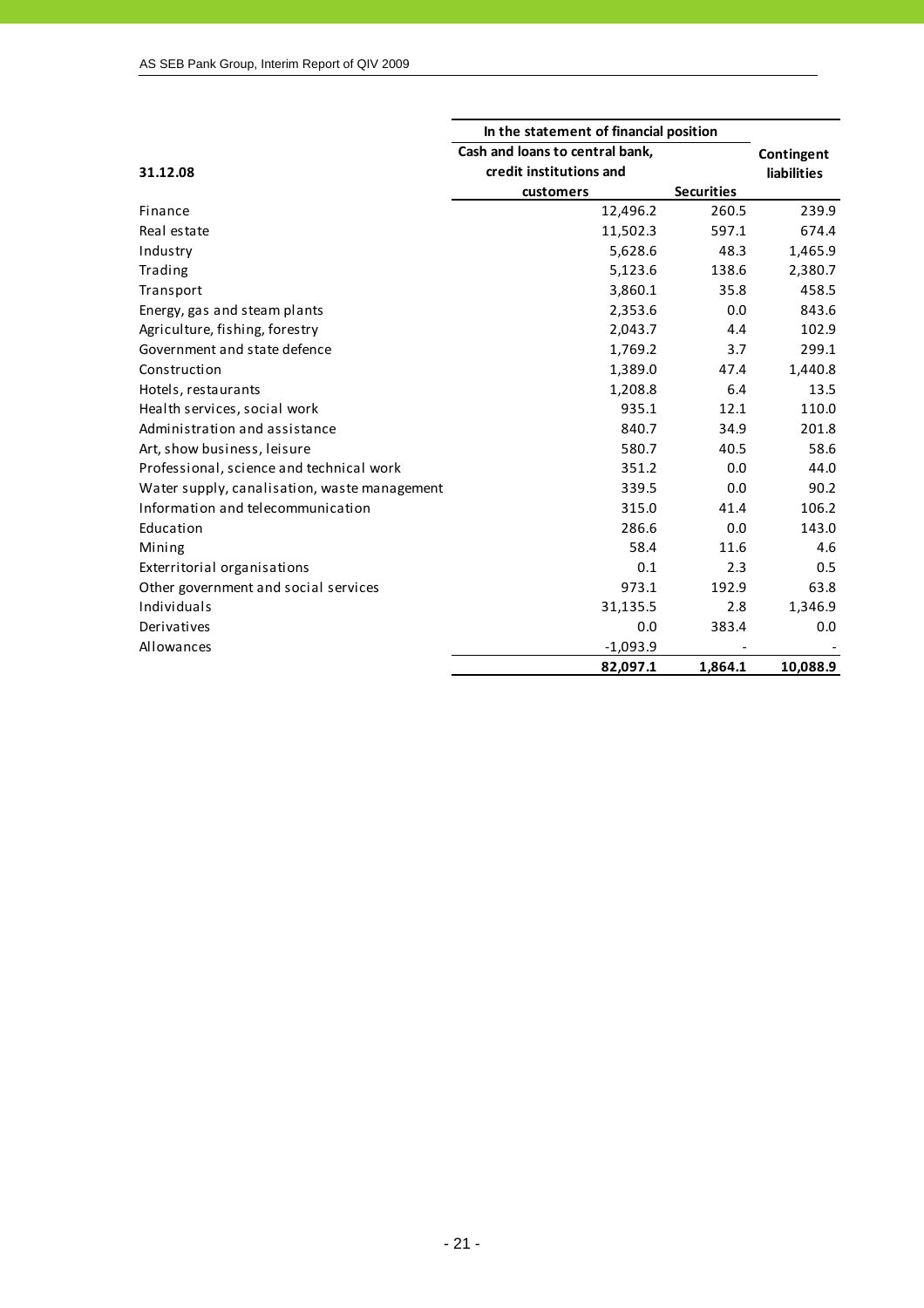### **Overdue**

By overdue maturity (millions of EEK)

|                                 | $30$    | 30<60 | over 60 |         |
|---------------------------------|---------|-------|---------|---------|
| 31.12.09                        | days    | days  | days    | Total   |
| Loans and advances to customers | 1,948.8 | 559.2 | 4,237.7 | 6,745.7 |
| Total                           | 1,948.8 | 559.2 | 4,237.7 | 6,745.7 |
|                                 |         |       |         |         |
|                                 | $30$    | 30<60 | over 60 |         |
| 31.12.08                        | days    | days  | days    | Total   |
| Loans and advances to customers | 2,924.7 | 749.8 | 2,268.5 | 5,943.0 |

# **Total 2,924.7 749.8 2,268.5 5,943.0**

The tables indicate the gross balance of overdue claims.

### **Note 5**

### **Allowances on loans and advances**

(millions of EEK)

|                                | 31.12.09 | 31.12.08 |
|--------------------------------|----------|----------|
| At January, 1                  | 1093.9   | 345.9    |
| Loan provisions                | 2334.1   | 831.9    |
| Reversals of provisions        | $-359.3$ | $-69.9$  |
| Loans and advances written off | $-11.7$  | $-16.8$  |
| Exchange rate adjustments      | $-0.5$   | 2.8      |
| At December, 31                | 3,056.5  | 1,093.9  |
| Recoveries from write-offs     | 2.0      | 8.2      |

### **Note 6**

### **Interest and similar income**

(millions of EEK) **2009 2008 12 months QIV 12 months QIV** Loans 2,600.7 496.7 4,021.7 1,016.9 Leasing 446.9 88.1 769.2 178.0 Deposits with other banks 29.4 3.4 189.5 52.3 Fixed income securities 6.5 16.4 0.9 13.0 6.5

### **Note 7**

# **Interest expenses and similar charges**

| (millions of EEK) | 2009 | 2008 |  |
|-------------------|------|------|--|
|                   | ---  |      |  |

|                                | 12 months  | QIV      | 12 months  | QIV      |
|--------------------------------|------------|----------|------------|----------|
| Credit institutions            | $-885.0$   | $-136.3$ | $-1.714.9$ | $-435.4$ |
| Time and other saving deposits | $-555.3$   | $-105.1$ | $-680.3$   | $-186.3$ |
| Demand deposits                | $-237.9$   | $-28.9$  | $-543.3$   | $-112.4$ |
| Subordinated debts             | $-77.7$    | $-12.7$  | $-147.2$   | $-36.4$  |
| Issued bonds                   | $-2.5$     | 0.0      | $-28.5$    | $-1.4$   |
| Loan funds                     | $-6.2$     | $-1.6$   | $-5.6$     | $-1.4$   |
| Other                          | $-0.4$     | $-0.1$   | $-0.3$     | $-0.1$   |
|                                | $-1.765.0$ | $-284.7$ | $-3.120.1$ | -773.4   |

**3,093.4 589.1 4,993.4 1,253.7**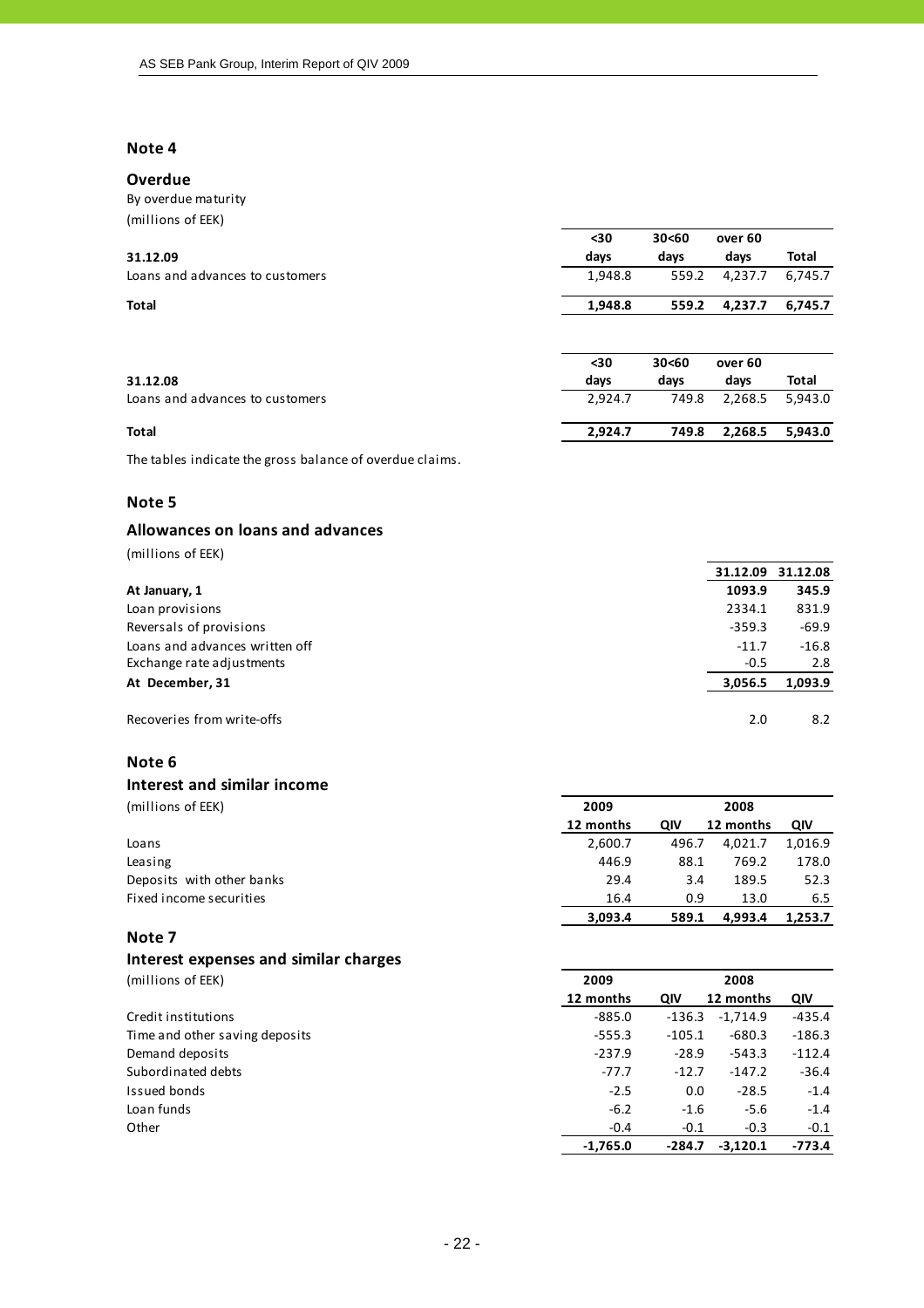### **Fee and commission income**

| (millions of EEK)                             | 2009      | 2008  |           |       |
|-----------------------------------------------|-----------|-------|-----------|-------|
|                                               | 12 months | QIV   | 12 months | QIV   |
| Credit and payment cards                      | 303.4     | 73.2  | 376.4     | 85.9  |
| Securities market services                    | 181.4     | 59.7  | 199.3     | 38.4  |
| Transaction fees                              | 119.0     | 31.9  | 131.2     | 33.5  |
| Credit contracts*                             | 65.0      | 16.4  | 139.8     | 18.1  |
| Non-life insurance brokerage fees             | 38.7      | 8.7   | 46.9      | 11.3  |
| Income from leasing agreements (full service) | 35.3      | 7.9   | 45.3      | 11.1  |
| Corporate Finance fees                        | 32.4      | 27.5  | 35.9      | 1.0   |
| Other settlement fees                         | 23.3      | 6.2   | 14.2      | 4.4   |
| Income from electronic channels               | 16.8      | 4.2   | 16.8      | 4.1   |
| Cash handling fees                            | 13.2      | 3.3   | 13.6      | 3.6   |
| Other                                         | 27.3      | 7.2   | 25.8      | 5.5   |
|                                               | 855.8     | 246.2 | 1.045.2   | 216.9 |

\*Credit contracts include loan, leasing, letter of credit and guarantee contracts signed with customers, which are short-term and do not constitute interest income, but are of administrative nature for arrangement reorganisation of credits.

### **Note 9**

### **Fee and commission expense** (millions of EEK) **2009 2008 12 months QIV 12 months QIV** Credit and payment cards ‐124.1 ‐31.8 ‐169.5 ‐35.8 Cash collecting fees **•27.6** • 7.1 **•27.1** • 7.4 Expenses to leasing agreements (full service) **•26.7** • 26.7 **·** 5.9 **·** 35.0 · 8.3 Securities market ‐20.7 ‐6.0 ‐39.2 ‐8.0 Transaction fees ● 16.6 → 16.6 ← 16.6 ← 16.6 ← 16.6 ← 18.6 ← 5.1 Expenses of electronic channels **Expenses** of electronic channels **6.13.9 •**4.0 **•**4.0 **•**4.0 **•**4.0 **•**4.6 Corporate Finance fees **•**8.3 – 1.1 – 1.2 Other -15.4 -3.9 -15.3 -4.0 **‐253.3 ‐70.8 ‐317.8 ‐72.4**

### **Note 10**

### **Impairment losses on loans and advances**

| (millions of EEK)                     | 2009       |          | 2008      |          |
|---------------------------------------|------------|----------|-----------|----------|
|                                       | 12 months  | QIV      | 12 months | QIV      |
| Allowances for advances to customers  | $-1.979.4$ | $-433.3$ | $-753.8$  | $-115.6$ |
| new loan allowances                   | $-2,340.7$ | $-888.6$ | $-831.9$  | $-269.5$ |
| recoveries from write-offs            | 2.0        | 0.2      | 8.2       | 1.6      |
| reversals of allowances               | 359.3      | 455.1    | 69.9      | 152.3    |
| Allowances for contingent liabilities | $-0.2$     | $-0.2$   | 0.0       | 0.0      |
| Assets held for sale                  | $-17.1$    | 14.2     | $-7.2$    | $-6.2$   |
| reappraisal                           | 10.1       | 35.6     | $-9.1$    | $-6.2$   |
| realised gains / losses               | $-27.2$    | $-21.4$  | 1.9       | 0.0      |
|                                       | $-1.996.7$ | $-419.3$ | $-761.0$  | $-121.8$ |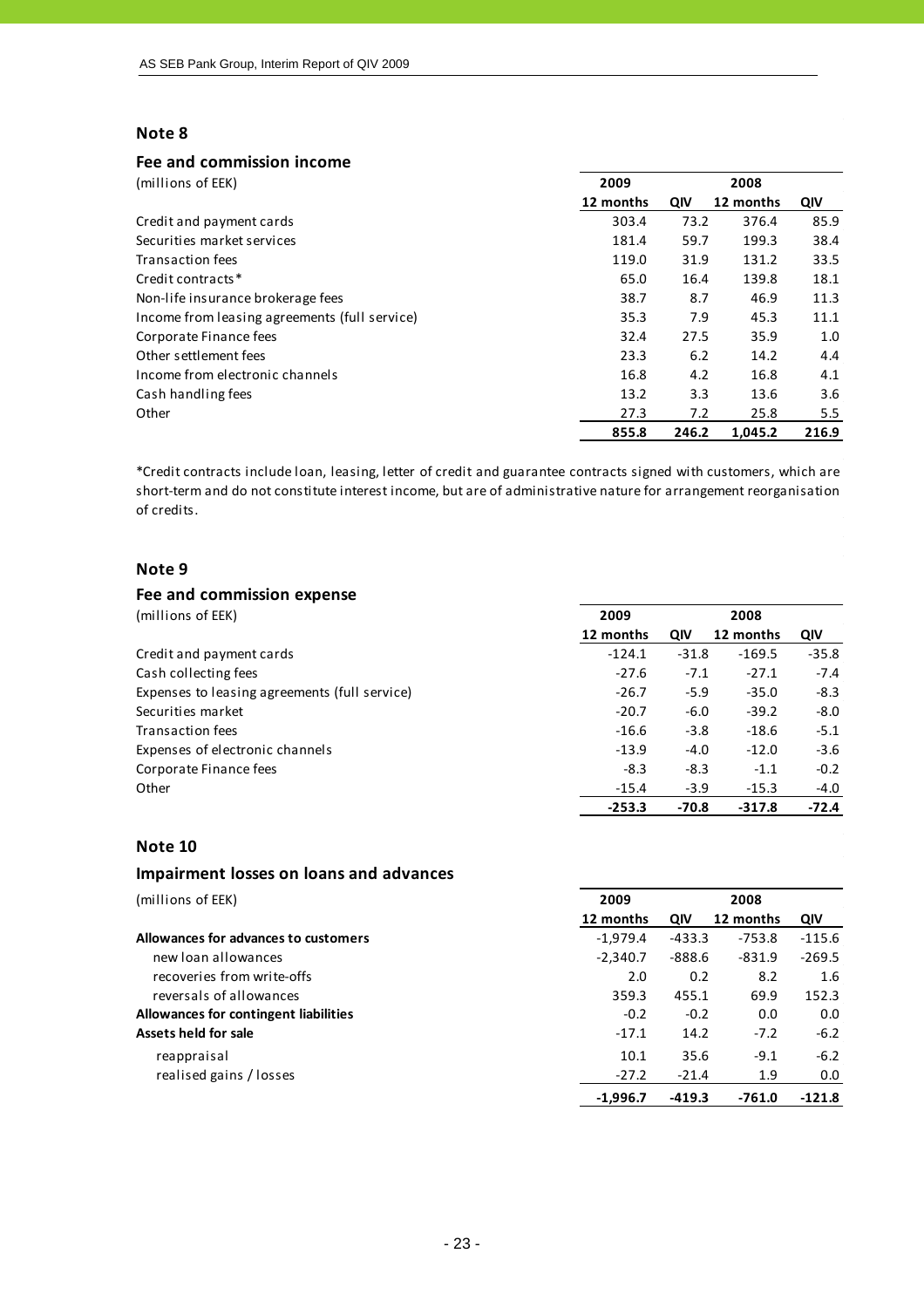### **Discontinued operations**

(millions of EEK)

The assets and liabilities related to AS SEB Elu‐ ja Pensionikindlustus and OÜ Estectus have been presented as discontinued operations following the approval of the Group´s management on a proposal for the sale, respective decisions were made on December 2009. The sale of AS SEB Elu‐ ja Pensionikindlustus has been completed in January 2010.

### **A) Assets classified as discontinued operations**

|                                                       | 31.12.09 | 31.12.08 |
|-------------------------------------------------------|----------|----------|
| Loans and advances to credit institutions             | 54.8     | 0.0      |
| Loans and advances to customers                       | 2.3      | 0.0      |
| Financial assets held for trading                     | 9.7      | 0.0      |
| Financial assets at fair value through profit or loss | 1,050.4  | 0.0      |
| Other assets                                          | 14.7     | 0.0      |
| Property, plant and equipment                         | 2.0      | 0.0      |
| Investment properties                                 | 27.0     | 0.0      |
|                                                       | 1.160.9  | 0.0      |

### **B) Liabilities included in assets classified as discontinued operations**

|                       | 31.12.09 | 31.12.08 |
|-----------------------|----------|----------|
| Financial liabilities | 626.4    | $0.0\,$  |
| Provisions            | 680.4    | $0.0\,$  |
|                       | 1,306.8  | 0.0      |

# **C) Net loss/profit from discontinued operations**

| Income from insurance activities                          | 2009      |         | 2008      |         |
|-----------------------------------------------------------|-----------|---------|-----------|---------|
|                                                           | 12 months | QIV     | 12 months | QIV     |
| Net insurance premium revenue                             | 182.5     | 40.3    | 189.8     | 52.0    |
| Income from investments                                   | 34.0      | $-5.7$  | $-104.2$  | $-58.8$ |
| Fee income from investment contracts                      | 13.4      | $-2.7$  | 21.4      | 11.4    |
| Other operating income                                    | $-1.0$    | 0.6     | 0.7       | 2.1     |
| Net insurance claims and disbursements                    | $-153.0$  | $-27.8$ | $-152.3$  | $-53.2$ |
| Income from insurance activities                          | 75.9      | 4.7     | -44.6     | $-46.5$ |
| Personnel expenses                                        | $-19.3$   | $-5.1$  | $-22.0$   | $-5.3$  |
| Other expenses                                            | $-9.7$    | $-2.6$  | $-12.7$   | $-2.4$  |
| Depreciation, amortisation and impairment of tangible and |           |         |           |         |
| intangible assets                                         | $-0.5$    | $-0.2$  | $-0.5$    | $-0.1$  |
| Net loss/profit from discontinued operations              | 46.4      | $-3.2$  | $-79.8$   | $-54.3$ |